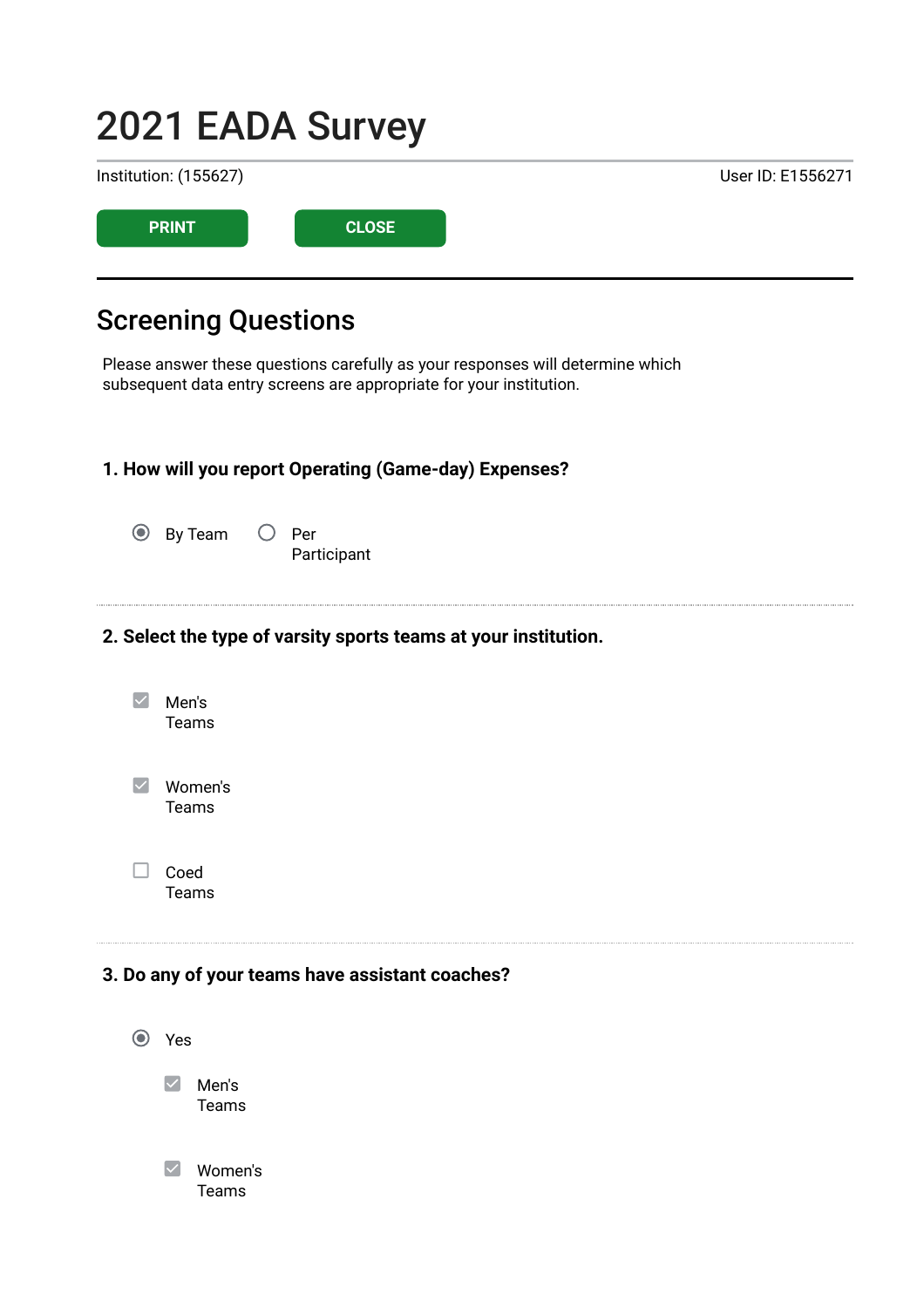|               | Coed<br><b>Teams</b> |  |
|---------------|----------------------|--|
| $\bigcirc$ No |                      |  |

- If you save the data on this screen, then return to the screen to make changes, note the following:
- 1) If you select an additional type of team remember to include associated data for that type of team on subsequent screens;
- 2) If you delete a type of team but have already entered associated data on other screens, all associated data for that type of team will be deleted from subsequent screens. However, because the survey system has to recalculate the totals, you must re-save every screen.

# Sports Selection - Men's and Women's Teams

Select the varsity sports teams at your institution.

| <b>Sport</b>         | Men's                | <b>Women'sSport</b>  |            | Men's                        | <b>Women's</b>       |
|----------------------|----------------------|----------------------|------------|------------------------------|----------------------|
| Archery              |                      |                      | Badminton  |                              |                      |
| Baseball             | $\blacktriangledown$ |                      | Basketball | $\boldsymbol{ \mathcal{q} }$ | $\blacktriangledown$ |
| Beach<br>Volleyball  |                      | $\blacktriangledown$ | Bowling    | $\blacktriangledown$         | $\blacktriangledown$ |
| <b>Cross Country</b> | $\Box$               |                      | Diving     |                              |                      |
| Equestrian           |                      |                      | Fencing    |                              |                      |
| Field Hockey         |                      |                      | Football   | $\blacktriangledown$         |                      |
| Golf                 | $\blacktriangledown$ | $\blacktriangledown$ | Gymnastics |                              |                      |
| Ice Hockey           |                      |                      | Lacrosse   | $\blacktriangledown$         | $\blacktriangledown$ |
|                      |                      |                      |            |                              |                      |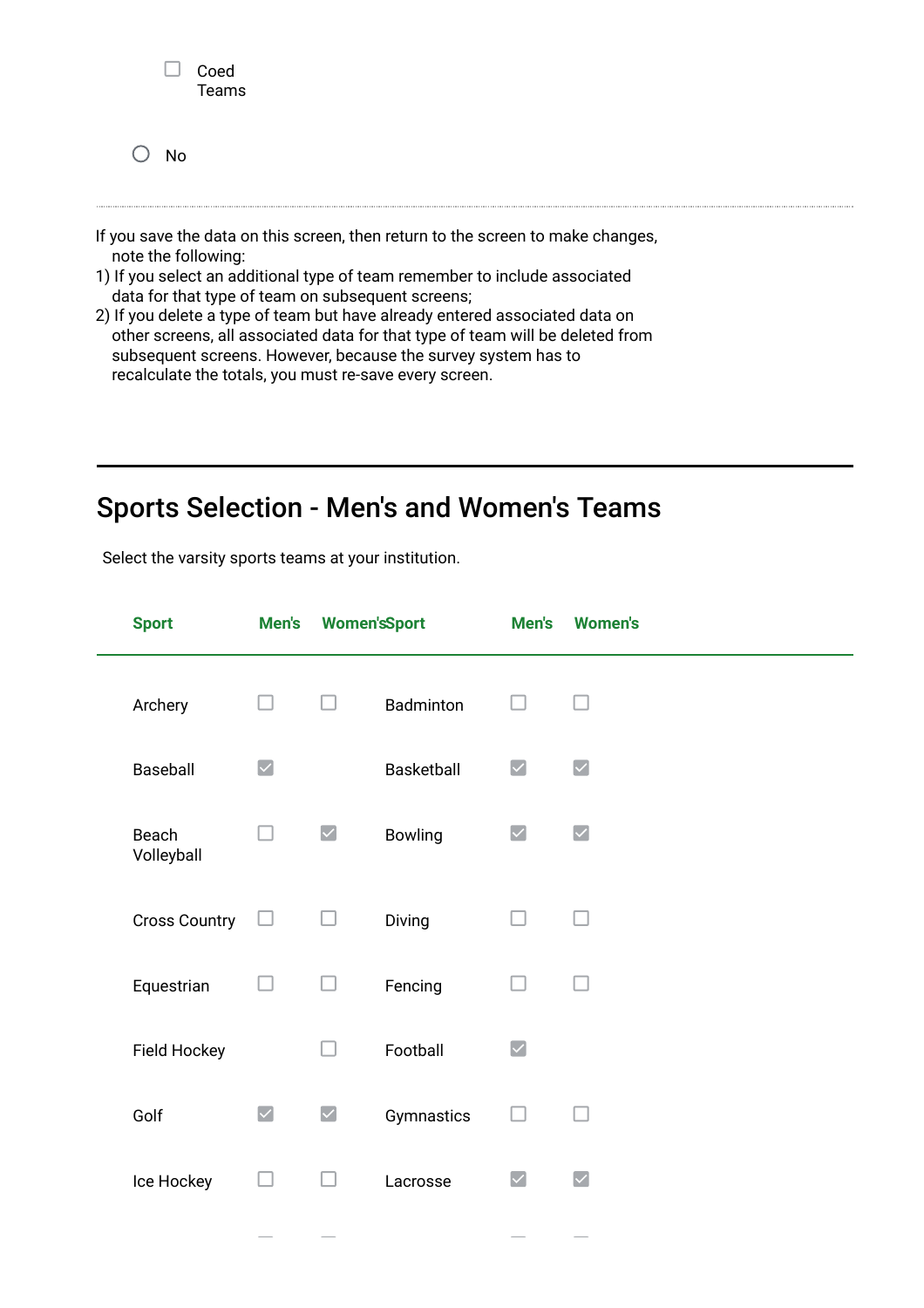| Rifle                                                        |                                             |                        | Rodeo                                                             |                      |  |
|--------------------------------------------------------------|---------------------------------------------|------------------------|-------------------------------------------------------------------|----------------------|--|
| Rowing                                                       |                                             |                        | Sailing                                                           |                      |  |
| Skiing                                                       |                                             |                        | Soccer                                                            | $\blacktriangledown$ |  |
| Softball                                                     |                                             | $\vert\checkmark\vert$ | Squash                                                            |                      |  |
| Swimming                                                     |                                             |                        | Swimming and<br>Diving<br>(combined)                              |                      |  |
| Synchronized<br>Swimming                                     |                                             |                        | <b>Table Tennis</b>                                               |                      |  |
| <b>Team Handball</b>                                         |                                             |                        | <b>Tennis</b>                                                     | $\checkmark$         |  |
| <b>Track and Field</b><br>(Indoor)                           |                                             |                        | <b>Track and Field</b><br>(Outdoor)                               |                      |  |
| <b>Track and Field</b><br>and Cross<br>Country<br>(combined) | $\vert\mathcal{\mathcal{\mathcal{L}}}\vert$ |                        | Volleyball                                                        |                      |  |
| <b>Water Polo</b>                                            |                                             |                        | <b>Weight Lifting</b>                                             |                      |  |
| Wrestling                                                    |                                             |                        | <b>Other Sports</b><br>(Specify sports<br>in the caveat<br>box.)* |                      |  |

#### Caveat:

The caveat on this screen is for internal use and does not appear on the EADA Dissemination Website (public site). If you want information to appear on the public site, enter it on the Athletic Participation screen.

| Women's Flag Football<br><b>Competitive Cheer</b> |  |
|---------------------------------------------------|--|
| <b>Competitive Dance</b>                          |  |
| Esports                                           |  |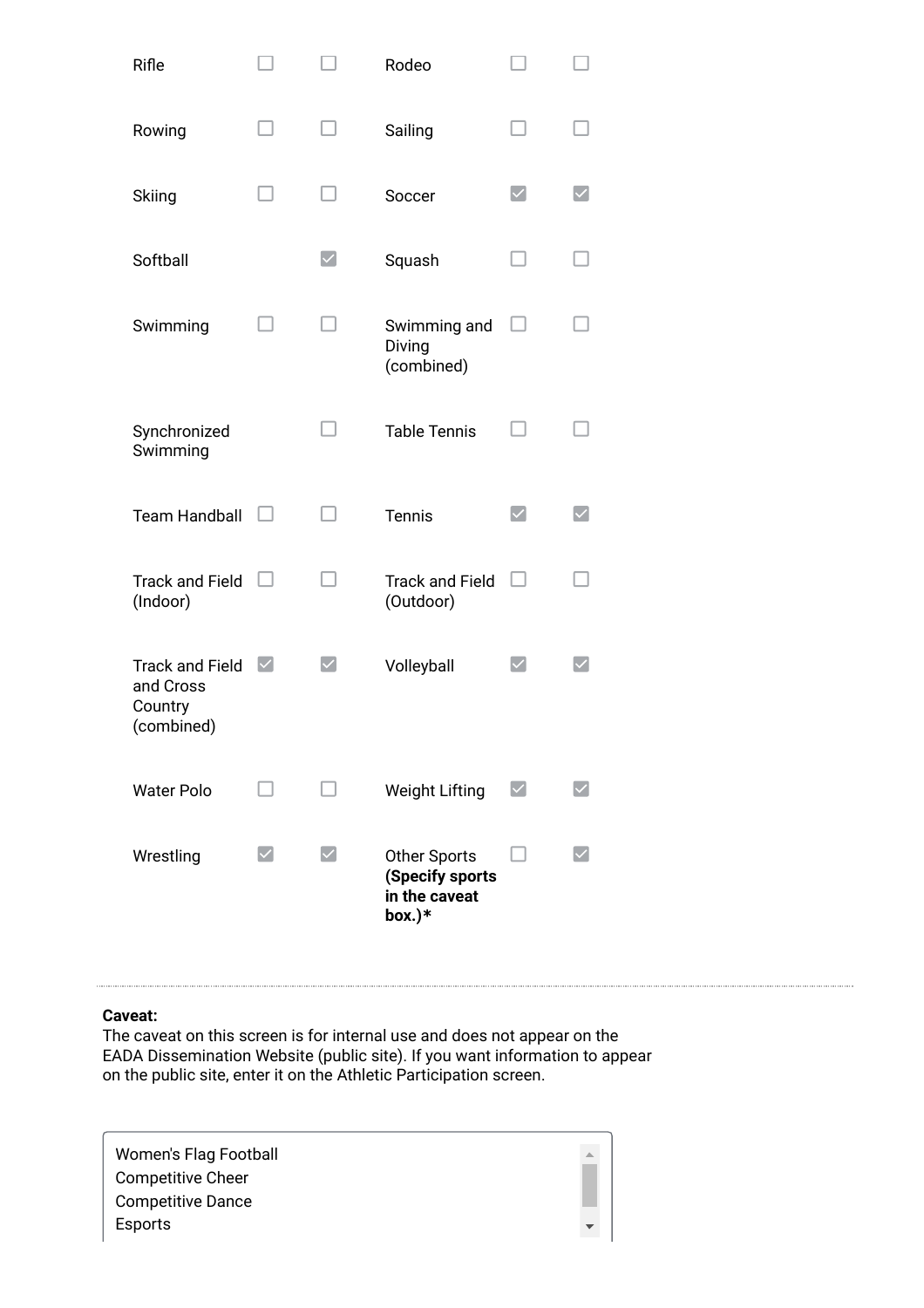\* If you indicated in the caveat box that your other sports are Dancing and/or Cheerleading, please specify in the caveat box that these are competitive varsity teams (i.e., not pep squads).

- If you save the data on this screen, then return to the screen to make changes, note the following:
- 1) If you select an additional team remember to include associated data for that sport on subsequent screens;
- 2) If you delete a sport but have already entered associated data on other screens, all associated data for that sport will be deleted from subsequent screens. However, because the survey system has to recalculate the totals, you must re-save every screen.

# Athletics Participation - Men's and Women's Teams

Enter the number of participants as of the day of the first scheduled contest.

| <b>Varsity Teams</b> | <b>Men's Teams</b> | <b>Women's</b><br><b>Teams</b> |
|----------------------|--------------------|--------------------------------|
| Baseball             | 59                 |                                |
| Basketball           | 54                 | 9                              |
| Beach Volleyball     |                    | 25                             |
| <b>Bowling</b>       | 15                 | 11                             |
| Football             | 93                 |                                |
| Golf                 | $\overline{7}$     | 4                              |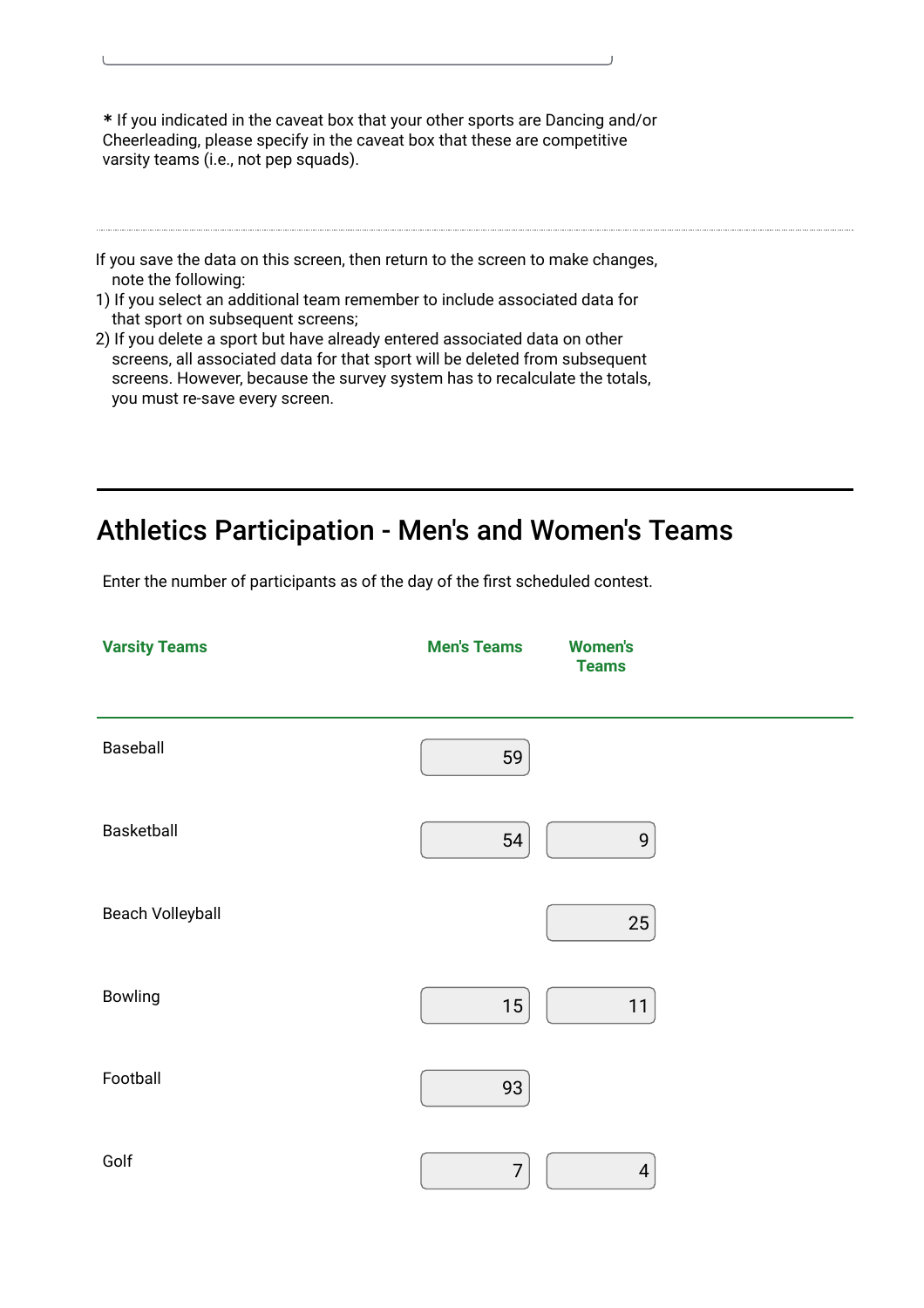| Lacrosse                                                                                                                    | 24  | 16              |
|-----------------------------------------------------------------------------------------------------------------------------|-----|-----------------|
| Soccer                                                                                                                      | 23  | 22              |
| Softball                                                                                                                    |     | 29              |
| Tennis                                                                                                                      | 7   | $\overline{5}$  |
| <b>Track and Field and Cross Country</b><br>(combined)                                                                      | 57  | 49              |
| Track and Field (Indoor)                                                                                                    | 22  | 19              |
| Track and Field (Outdoor)                                                                                                   | 25  | 20              |
| <b>Cross Country</b>                                                                                                        | 10  | 10              |
| Volleyball                                                                                                                  | 12  | 39              |
| <b>Weight Lifting</b>                                                                                                       | 5   | $5\phantom{.0}$ |
| Wrestling                                                                                                                   | 38  | 12              |
| <b>Other Sports</b>                                                                                                         |     | 16              |
| <b>Total Participants Men's and Women's</b><br><b>Teams</b>                                                                 | 394 | 242             |
| <b>Unduplicated Count of Participants</b><br>(This is a head count. If an individual<br>participates on more than one team, | 390 | 208             |

count that individual only once on this

line.)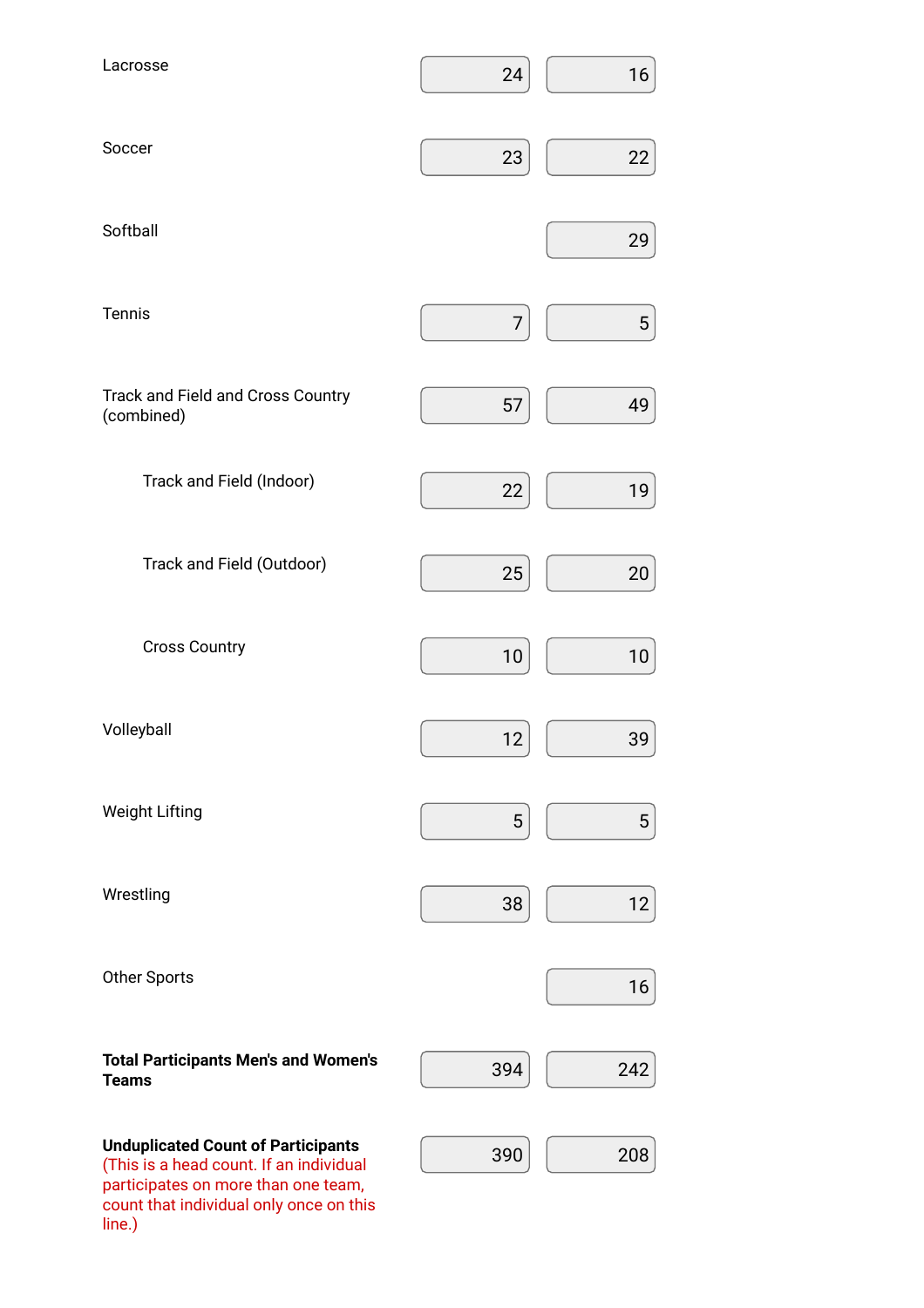(For each men's or women's team that includes opposite sex participants, specify the number of male and the number of female students on that team in this caveat box. This does not apply for coed teams. Additionally, provide any other clarifying information here.)

If you save the data on this screen, then return to the screen to make changes, please note you must re-save every screen because the survey system has to recalculate the totals.

### Head Coaches - Men's Teams

For each men's team, indicate whether the head coach is male or female, was assigned to the team on a full-time or part-time basis, and whether the coach was employed by the institution on a full-time basis or on a part-time or volunteer basis, by entering a 1 in the appropriate field. The Swimming and Diving (combined) fields allow up to 2 head coaches. The Track and Field and Cross Country (combined) fields allow up to 3.

Male Head Coaches Female Head Coaches **Varsity** Teams Assigned Assigned Fullto Team on a Full-Time **Basis** to Team Institutiomstitution on a Part-Time **Basis** Time Employe**E**mployee Part-Time or Volunteer Assigned Assigned Fullto Team on a Full-Time **Basis** to Team Institutiomstitution on a Part-Time **Basis** Time Employe**E**mployee Part-Time or Volunteer Total **Head** Coaches Baseball 1 | 1 | | | | | | | | | | 1 Basketball 1 | 1 | | | | | | | | | | | 1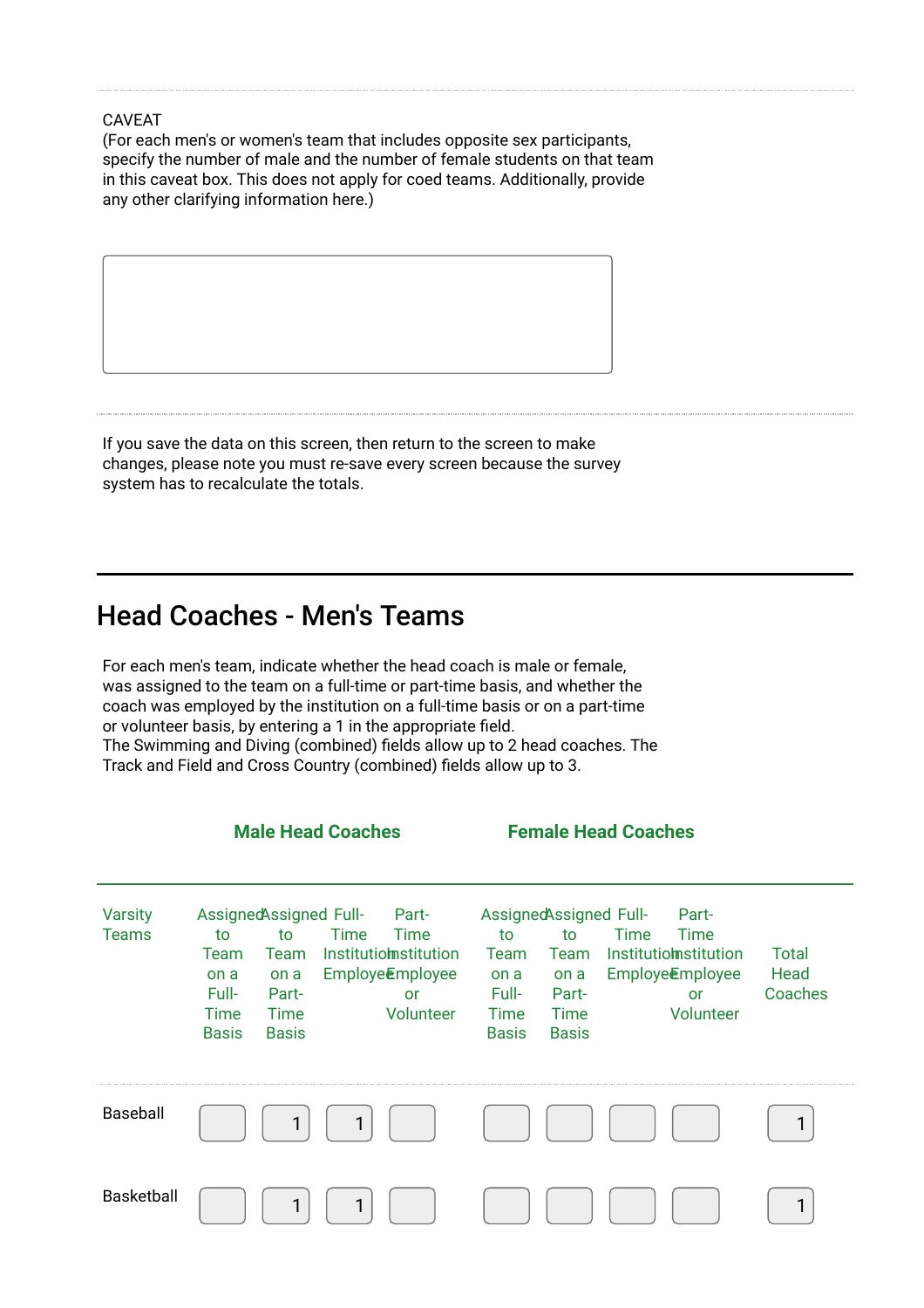| Bowling                                                  | $\mathbf{1}$<br>$\mathbf 1$      |                                                                     | $\mathbf{1}$ |
|----------------------------------------------------------|----------------------------------|---------------------------------------------------------------------|--------------|
| Football                                                 | $\mathbf{1}$<br>$\mathbf{1}$     |                                                                     | $\mathbf{1}$ |
| Golf                                                     | $\mathbf{1}$<br>$\mathbf 1$      |                                                                     | $\mathbf{1}$ |
| Lacrosse                                                 | $\mathbf{1}$<br>$\mathbf{1}$     |                                                                     | $\mathbf{1}$ |
| Soccer                                                   | $\mathbf{1}$<br>$\mathbf{1}$     |                                                                     | $\mathbf{1}$ |
| Tennis                                                   | $\mathbf{1}$<br>$\mathbf 1$      |                                                                     | $\mathbf{1}$ |
| Track and<br>Field and<br>Cross<br>Country<br>(combined) | $\mathbf 1$<br>$\mathbf{1}$      |                                                                     | $\mathbf{1}$ |
| Volleyball                                               | $\mathbf{1}$<br>$\mathbf{1}$     |                                                                     | $\mathbf{1}$ |
| Weight<br>Lifting                                        | $\mathbf{1}$<br>$\mathbf{1}$     |                                                                     | $\mathbf{1}$ |
| Wrestling                                                | $\mathbf{1}$<br>$\mathbf{1}$     |                                                                     | $\mathbf{1}$ |
| Coaching<br><b>Position</b><br><b>Totals</b>             | $12$<br>$12$<br>$\boldsymbol{0}$ | ${\bf 0}$<br>$\pmb{0}$<br>$\pmb{0}$<br>$\vert 0 \vert$<br>$\pmb{0}$ | 12           |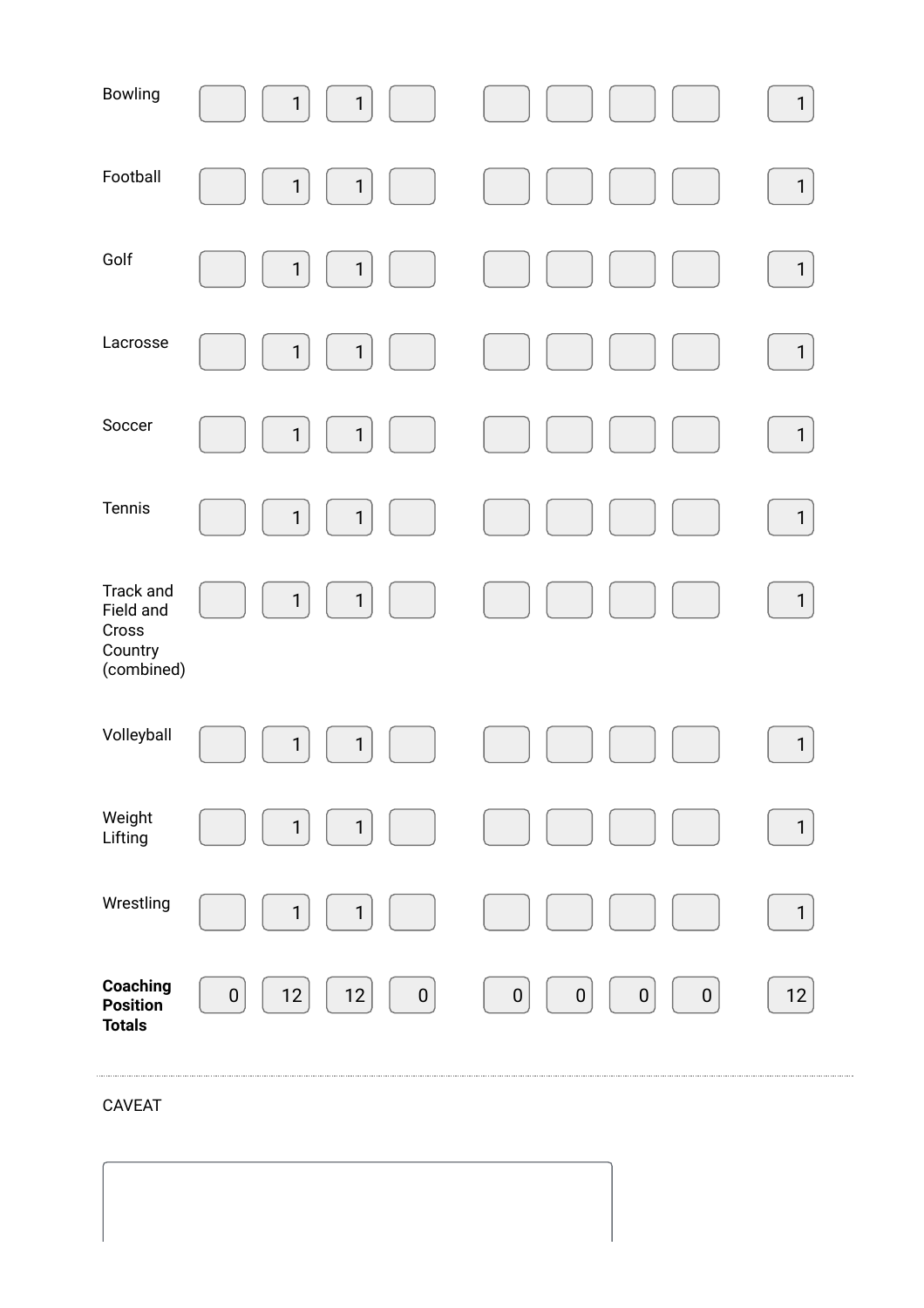# Head Coaches - Women's Teams

For each women's team, indicate whether the head coach is male or female, was assigned to the team on a full-time or part-time basis, and whether the coach was employed by the institution on a full-time basis or on a part-time or volunteer basis, by entering a 1 in the appropriate field. The Swimming and Diving (combined) fields allow up to 2 head coaches. The Track and Field and Cross Country (combined) fields allow up to 3.

| <b>Varsity</b><br><b>Teams</b> | AssignedAssigned Full-<br>to<br>Team<br>on a<br>Full-<br><b>Time</b><br><b>Basis</b> | to<br>Team<br>on a<br>Part-<br><b>Time</b><br><b>Basis</b> | <b>Time</b>  | Part-<br><b>Time</b><br>Institutiomstitution<br>Employe <b>Employee</b><br><b>or</b><br>Volunteer | AssignedAssigned Full-<br>to<br>Team<br>on a<br>Full-<br><b>Time</b><br><b>Basis</b> | to<br>Team<br>on a<br>Part-<br><b>Time</b><br><b>Basis</b> | <b>Time</b>  | Part-<br><b>Time</b><br>Institutiomstitution<br>Employe <b>Employee</b><br><b>or</b><br>Volunteer | <b>Total</b><br>Head<br>Coaches |
|--------------------------------|--------------------------------------------------------------------------------------|------------------------------------------------------------|--------------|---------------------------------------------------------------------------------------------------|--------------------------------------------------------------------------------------|------------------------------------------------------------|--------------|---------------------------------------------------------------------------------------------------|---------------------------------|
| <b>Basketball</b>              |                                                                                      |                                                            |              |                                                                                                   |                                                                                      | 1                                                          | $\mathbf{1}$ |                                                                                                   | $\mathbf{1}$                    |
| Beach<br>Volleyball            |                                                                                      |                                                            |              |                                                                                                   |                                                                                      | $\mathbf{1}$                                               | $\mathbf{1}$ |                                                                                                   | $\mathbf{1}$                    |
| <b>Bowling</b>                 |                                                                                      | 1                                                          | $\mathbf{1}$ |                                                                                                   |                                                                                      |                                                            |              |                                                                                                   | $\mathbf{1}$                    |
| Golf                           |                                                                                      | 1                                                          | $\mathbf{1}$ |                                                                                                   |                                                                                      |                                                            |              |                                                                                                   | $\mathbf{1}$                    |
| Lacrosse                       |                                                                                      |                                                            |              |                                                                                                   |                                                                                      | $\mathbf{1}$                                               | $\mathbf{1}$ |                                                                                                   | $\mathbf{1}$                    |
| Soccer                         |                                                                                      | 1                                                          | $\mathbf{1}$ |                                                                                                   |                                                                                      |                                                            |              |                                                                                                   | $\mathbf{1}$                    |
| Softball                       |                                                                                      | 1                                                          | 1            |                                                                                                   |                                                                                      |                                                            |              |                                                                                                   | $\mathbf{1}$                    |

Male Head Coaches Female Head Coaches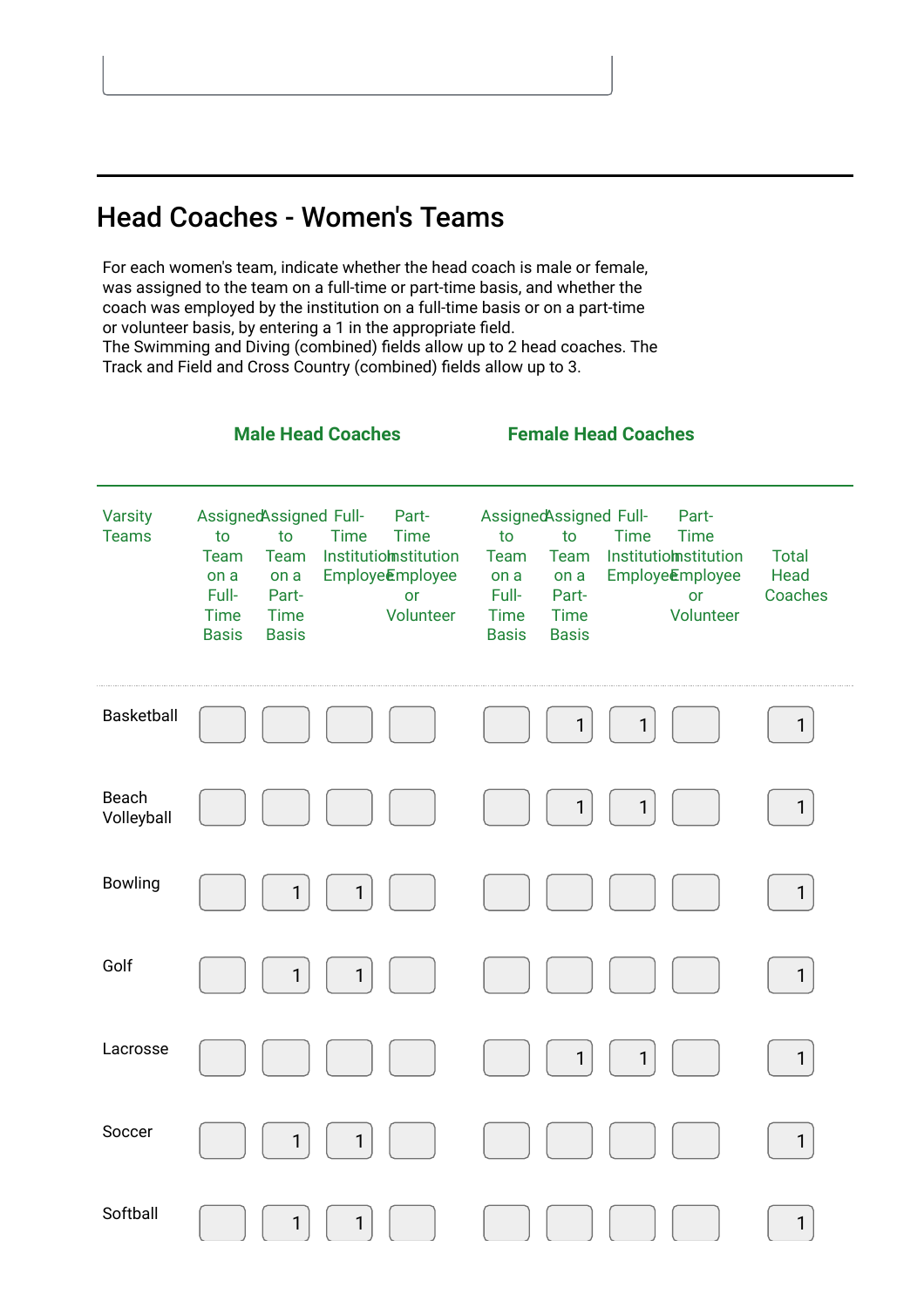| Tennis                                                   | $\mathbf{1}$<br>$\mathbf{1}$               |                                                  | $\mathbf{1}$ |
|----------------------------------------------------------|--------------------------------------------|--------------------------------------------------|--------------|
| Track and<br>Field and<br>Cross<br>Country<br>(combined) | $\mathbf{1}$<br>$\mathbf{1}$               |                                                  | $\mathbf{1}$ |
| Volleyball                                               |                                            | $\mathbf{1}$<br>$\mathbf{1}$                     | $\mathbf{1}$ |
| Weight<br>Lifting                                        | $\mathbf{1}$<br>$\mathbf{1}$               |                                                  | $\mathbf{1}$ |
| Wrestling                                                | $\mathbf{1}$<br>$\mathbf{1}$               |                                                  | $\mathbf{1}$ |
| Other<br>Sports                                          |                                            | $\mathbf{1}$<br>$\mathbf 1$                      | $\mathbf{1}$ |
| Coaching<br><b>Position</b><br><b>Totals</b>             | $\, 8$<br>$\, 8$<br>${\bf 0}$<br>$\pmb{0}$ | $\sqrt{5}$<br>5<br>$\pmb{0}$<br>$\boldsymbol{0}$ | 13           |
| CAVEAT                                                   |                                            |                                                  |              |
|                                                          |                                            |                                                  |              |
|                                                          |                                            |                                                  |              |

# Head Coaches' Salaries - Men's and Women's Teams

Enter only salaries and bonuses that your institution pays head coaches as compensation for coaching. Do not include benefits on this screen. Do not include volunteer coaches in calculating the average salary and the Full-Time Equivalent (FTE) Total.

For help calculating the FTE total click on the Instructions link on this screen.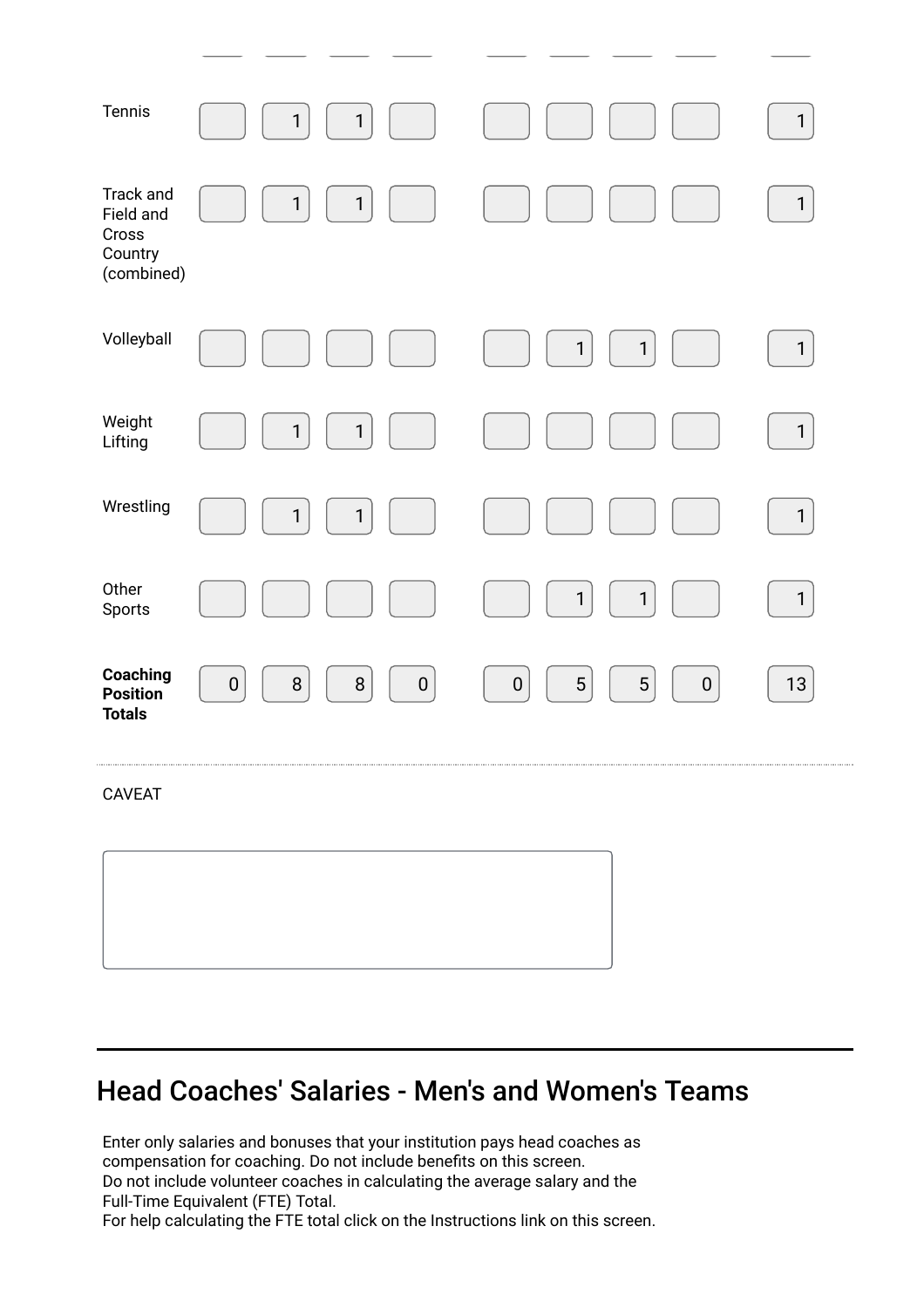|                                                                                                                      | Men's<br><b>Teams</b> | <b>Women's</b><br><b>Teams</b> |  |
|----------------------------------------------------------------------------------------------------------------------|-----------------------|--------------------------------|--|
| Average Annual Institutional Salary per Head<br><b>Coaching Position</b><br>(for coaching duties only)               | 27,379                | 27,279                         |  |
| Number of Head Coaching Positions Used to<br><b>Calculate the Average</b>                                            | 12                    | 13                             |  |
| Number of Volunteer Head Coaching Positions<br>(Do not include these coaches in your salary or<br>FTE calculations.) |                       |                                |  |
| Average Annual Institutional Salary per Full-time<br>equivalent (FTE)                                                | 51,497                | 48,052                         |  |
| Sum of Full-Time Equivalent (FTE) Positions Used<br>to Calculate the Average                                         | 6.38                  | 7.38                           |  |

# Assistant Coaches - Men's Teams

For each men's team, indicate whether the assistant coach is male or female, was assigned to the team on a full-time or part-time basis, and whether the coach was employed by the institution on a full-time basis or on a part-time or volunteer basis, by entering a 1 in the appropriate field.

Male Assistant Coaches Female Assistant Coaches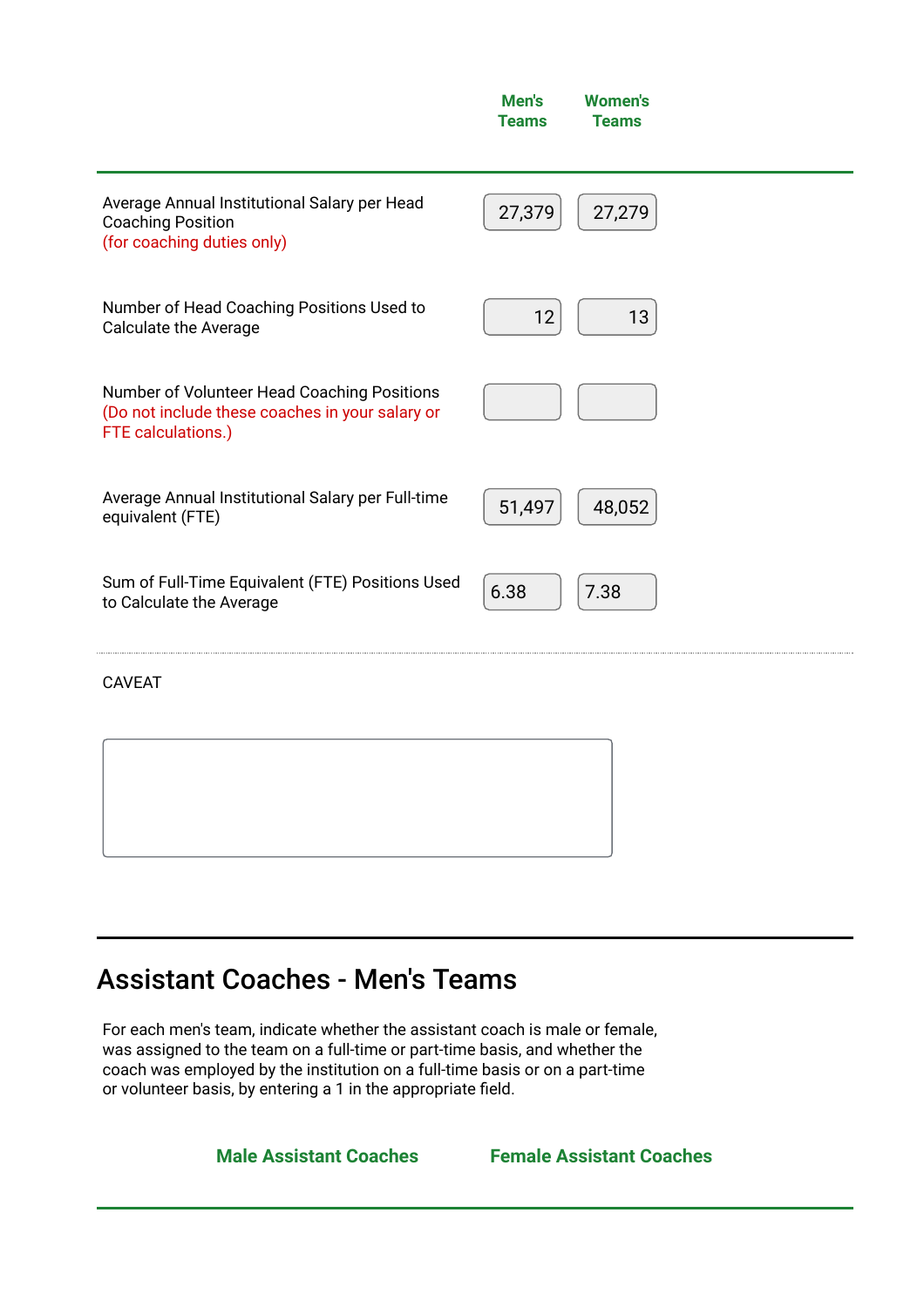| <b>Varsity</b><br><b>Teams</b>                           | AssignedAssigned<br>to<br>to<br>Team<br>on a<br>on a<br>Full-<br>Part-<br><b>Time</b><br>Time<br><b>Basis</b><br><b>Basis</b> | Full-<br>Part-<br><b>Time</b><br><b>Time</b><br>Team Institutiomstitution<br>Employe <b>E</b> mployee<br>or<br>Volunteer | AssignedAssigned<br>to<br>to<br>Team<br>on a<br>on a<br>Full-<br>Part-<br><b>Time</b><br><b>Time</b><br><b>Basis</b><br><b>Basis</b> | Full-<br>Part-<br><b>Time</b><br><b>Time</b><br>Team Institutiomstitution<br>Employe <b>Employee</b><br>or<br>Volunteer | <b>Total</b><br>Assistant<br>Coaches |
|----------------------------------------------------------|-------------------------------------------------------------------------------------------------------------------------------|--------------------------------------------------------------------------------------------------------------------------|--------------------------------------------------------------------------------------------------------------------------------------|-------------------------------------------------------------------------------------------------------------------------|--------------------------------------|
| Baseball                                                 | $\overline{4}$                                                                                                                | $\mathsf{3}$<br>1                                                                                                        |                                                                                                                                      |                                                                                                                         | $\overline{4}$                       |
| Basketball                                               | $\ensuremath{\mathsf{3}}$                                                                                                     | $\mathbf{2}$<br>$\mathbf{1}$                                                                                             |                                                                                                                                      |                                                                                                                         | $\mathbf{3}$                         |
| Bowling                                                  | $\mathbf{1}$                                                                                                                  | $\mathbf{1}$                                                                                                             |                                                                                                                                      |                                                                                                                         | $\mathbf{1}$                         |
| Football                                                 | $6\phantom{.}6$                                                                                                               | 3<br>$\mathsf{3}$                                                                                                        |                                                                                                                                      |                                                                                                                         | $6\,$                                |
| Golf                                                     |                                                                                                                               |                                                                                                                          | $\mathbf{1}$                                                                                                                         | $\mathbf{1}$                                                                                                            | $\mathbf{1}$                         |
| Lacrosse                                                 | 1                                                                                                                             | $\mathbf{1}$                                                                                                             |                                                                                                                                      |                                                                                                                         | $\mathbf{1}$                         |
| Soccer                                                   | $\overline{c}$                                                                                                                | $\overline{c}$                                                                                                           |                                                                                                                                      |                                                                                                                         | $\sqrt{2}$                           |
| Tennis                                                   |                                                                                                                               |                                                                                                                          | $\mathbf{1}$                                                                                                                         | $\mathbf{1}$                                                                                                            | $\mathbf{1}$                         |
| Track and<br>Field and<br>Cross<br>Country<br>(combined) | $\ensuremath{\mathsf{3}}$                                                                                                     | $\overline{c}$<br>1                                                                                                      |                                                                                                                                      |                                                                                                                         | $\sqrt{3}$                           |
| Volleyball                                               |                                                                                                                               |                                                                                                                          | $\mathbf{1}$                                                                                                                         | $\mathbf{1}$                                                                                                            | $\mathbf{1}$                         |
| Weight<br>Lifting                                        | 1                                                                                                                             | $\mathbf{1}$                                                                                                             |                                                                                                                                      |                                                                                                                         | $\mathbf{1}$                         |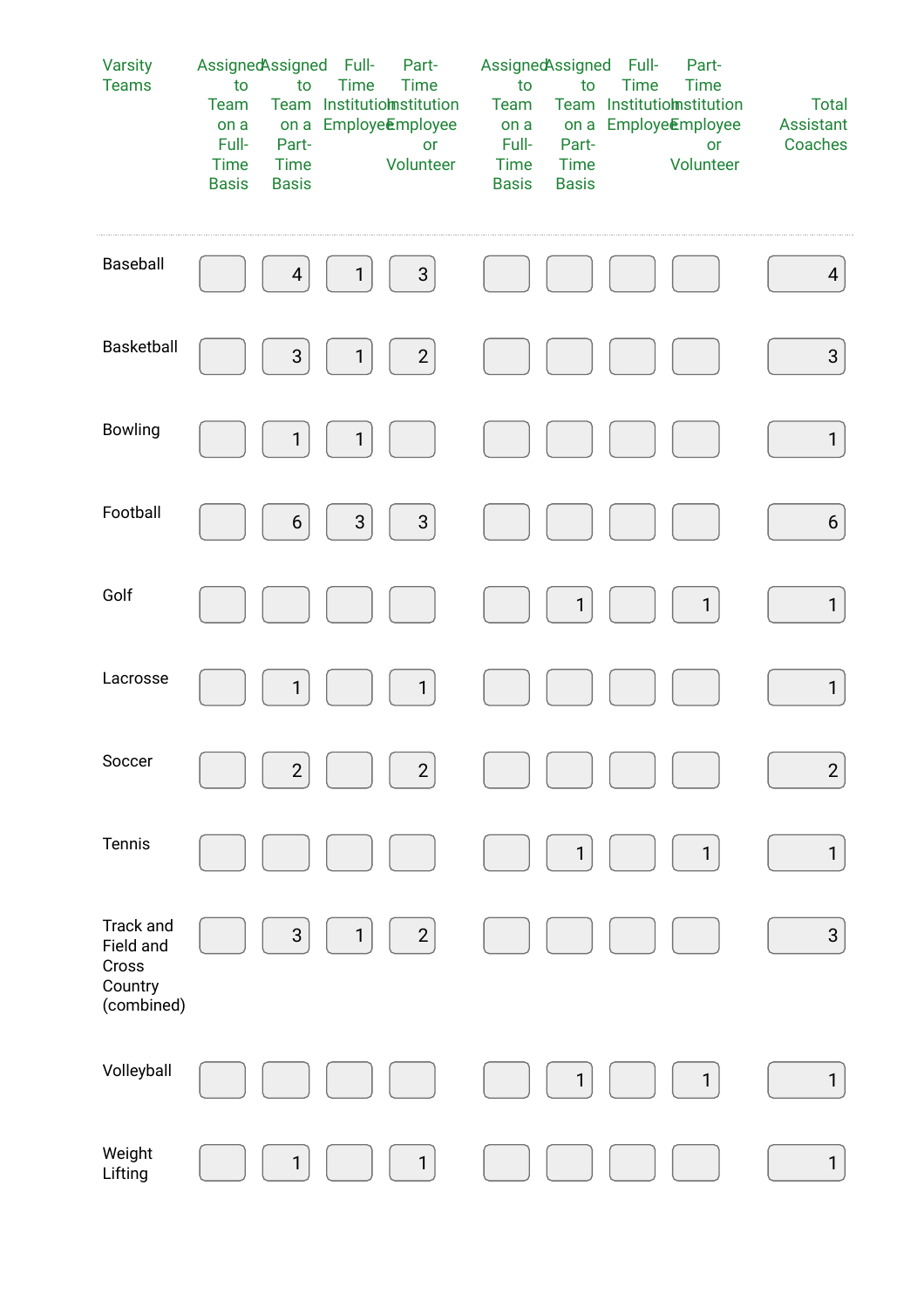| Wrestling                             | $\mathbf{1}$<br>$\overline{2}$<br>1 |                                                                 | $\overline{2}$ |
|---------------------------------------|-------------------------------------|-----------------------------------------------------------------|----------------|
| Coaching<br>Position<br><b>Totals</b> | 15<br>23<br>$\, 8$<br>$\mathbf 0$   | $\mathfrak{S}$<br>$\mathbf{3}$<br>$\boldsymbol{0}$<br>$\pmb{0}$ | 26             |
| <b>CAVEAT</b>                         |                                     |                                                                 |                |
|                                       |                                     |                                                                 |                |
|                                       |                                     |                                                                 |                |

# Assistant Coaches - Women's Teams

For each women's team, indicate whether the assistant coach is male or female, was assigned to the team on a full-time or part-time basis, and whether the coach was employed by the institution on a full-time basis or on a part-time or volunteer basis, by entering a 1 in the appropriate field.

|                                | <b>Male Assistant Coaches</b>                                                                                                                                                                                                                                 | <b>Female Assistant Coaches</b>                                                                                                                                                                                                                               |                                      |  |
|--------------------------------|---------------------------------------------------------------------------------------------------------------------------------------------------------------------------------------------------------------------------------------------------------------|---------------------------------------------------------------------------------------------------------------------------------------------------------------------------------------------------------------------------------------------------------------|--------------------------------------|--|
| <b>Varsity</b><br><b>Teams</b> | AssignedAssigned<br>- Full-<br>Part-<br>to<br>Time<br>Time<br>to<br>Institutiomstitution<br>Team<br>Team<br>Employe <b>Employee</b><br>on a<br>on a<br>Full-<br>Part-<br><b>or</b><br><b>Time</b><br><b>Time</b><br>Volunteer<br><b>Basis</b><br><b>Basis</b> | AssignedAssigned<br>- Full-<br>Part-<br>to<br>Time<br>Time<br>to<br>Institutiomstitution<br><b>Team</b><br>Team<br>Employe <b>Employee</b><br>on a<br>on a<br>Full-<br>Part-<br>or<br><b>Time</b><br>Volunteer<br><b>Time</b><br><b>Basis</b><br><b>Basis</b> | <b>Total</b><br>Assistant<br>Coaches |  |
| <b>Basketball</b>              |                                                                                                                                                                                                                                                               | $\overline{2}$<br>1                                                                                                                                                                                                                                           | $\overline{2}$                       |  |
| Beach<br>Volleyball            |                                                                                                                                                                                                                                                               | $\overline{2}$<br>$\overline{2}$                                                                                                                                                                                                                              | $\overline{2}$                       |  |
| <b>Bowling</b>                 |                                                                                                                                                                                                                                                               |                                                                                                                                                                                                                                                               | $\mathbf{1}$                         |  |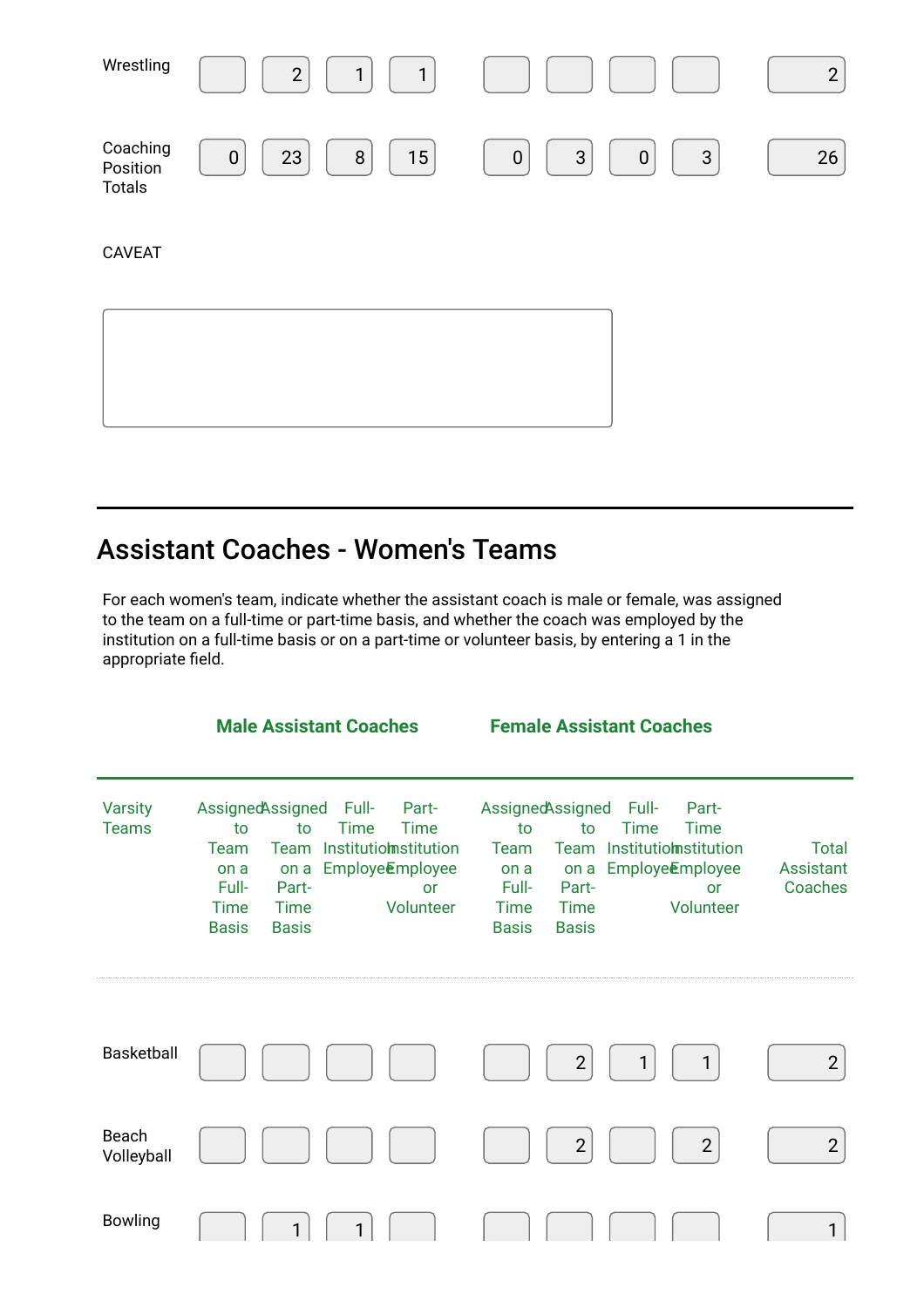| Golf                                                     |                                                    | $\mathbf{1}$<br>$\mathbf{1}$                                | $\mathbf{1}$   |
|----------------------------------------------------------|----------------------------------------------------|-------------------------------------------------------------|----------------|
| Lacrosse                                                 |                                                    | $\mathbf{1}$<br>$\mathbf{1}$                                | $\mathbf{1}$   |
| Soccer                                                   | $\mathbf{1}$<br>$\mathbf{1}$                       | $\mathbf{1}$<br>$\mathbf{1}$                                | $\overline{a}$ |
| Softball                                                 |                                                    | $\overline{c}$<br>$\mathbf{1}$<br>$\mathbf{1}$              | $\overline{c}$ |
| Tennis                                                   |                                                    | $\mathbf{1}$<br>$\mathbf{1}$                                | $\mathbf{1}$   |
| Track and<br>Field and<br>Cross<br>Country<br>(combined) | $\overline{2}$<br>$\mathbf{1}$<br>$\mathbf{1}$     | $\mathbf{1}$<br>$\mathbf{1}$                                | $\mathbf{3}$   |
| Volleyball                                               |                                                    | $\ensuremath{\mathsf{3}}$<br>$\overline{2}$<br>$\mathbf{1}$ | $\mathbf{3}$   |
| Weight<br>Lifting                                        | $\mathbf{1}$<br>$\mathbf{1}$                       |                                                             | $\mathbf{1}$   |
| Wrestling                                                | $\overline{2}$<br>3<br>$\mathbf{1}$                |                                                             | $\mathbf{3}$   |
| Other<br>Sports                                          |                                                    | $\overline{\mathcal{A}}$<br>$\overline{4}$                  | $\overline{4}$ |
| Coaching<br>Position<br><b>Totals</b>                    | $\bf 8$<br>$\mathsf{3}$<br>$\sqrt{5}$<br>$\pmb{0}$ | $18\,$<br>$\sqrt{3}$<br>$15\,$<br>$\pmb{0}$                 | 26             |

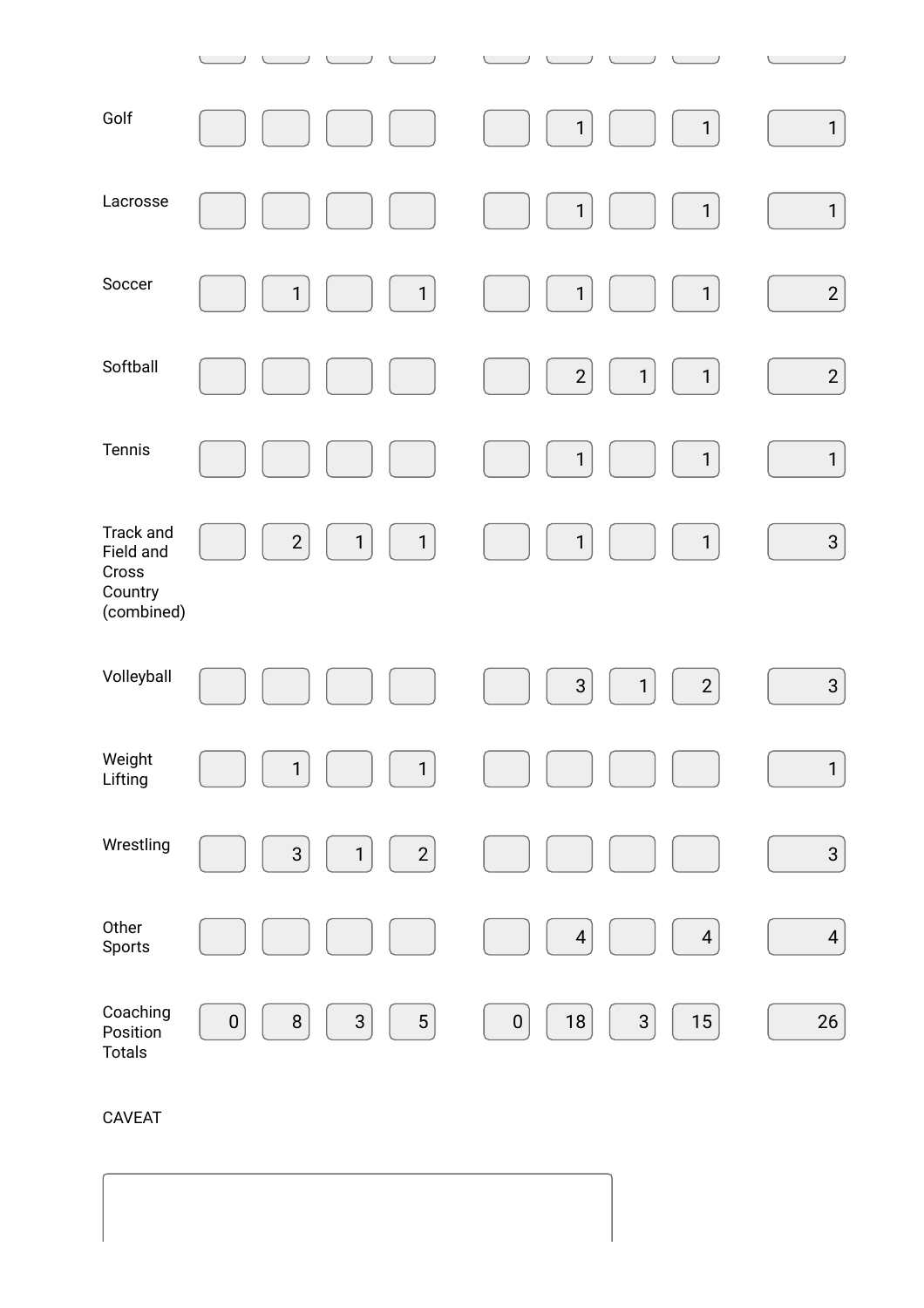# Assistant Coaches' Salaries - Men's and Women's Teams

Enter only salaries and bonuses that your institution pays assistant coaches as compensation for coaching. Do not include benefits on this screen. Do not include volunteer coaches in calculating the average salary and the Full-Time Equivalent (FTE) Total.

For help calculating the FTE total click on the Instructions link on this screen.



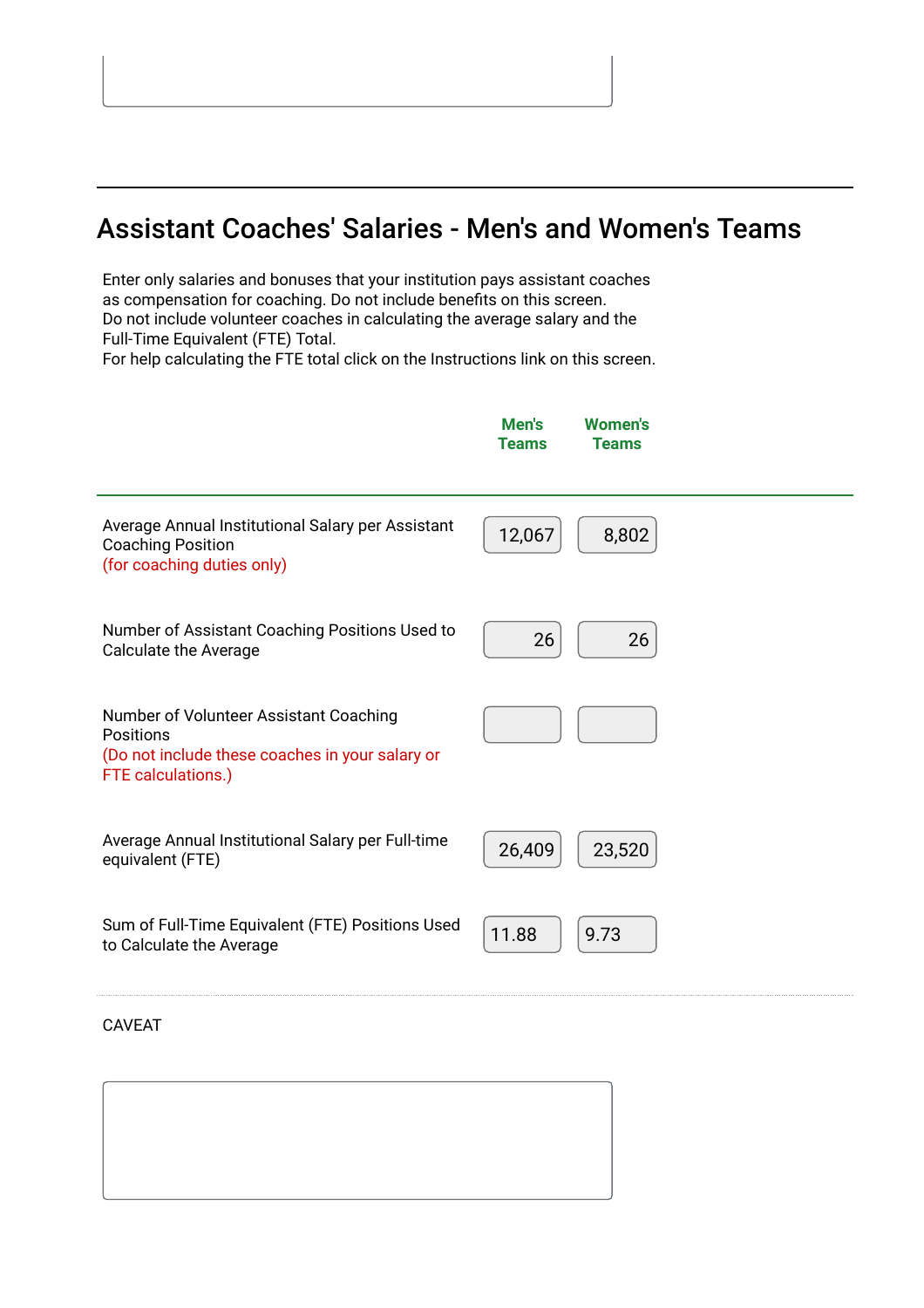# Athletically Related Student Aid - Men's and Women's Teams

Athletically related student aid is any scholarship, grant, or other form of financial assistance, offered by an institution, the terms of which require the recipient to participate in a program of intercollegiate athletics at the institution. Other student aid, of which a student-athlete simply happens to be the recipient, is not athletically related student aid. If you do not have any aid to report, enter a 0.

|                 | <b>Men's Teams</b> | <b>Women's</b><br><b>Teams</b> | <b>Total</b> |  |
|-----------------|--------------------|--------------------------------|--------------|--|
| Amount of Aid   | 4,688,684          | 2,387,445                      | 7,076,129    |  |
| Ratio (percent) | 66                 | 34                             | 100%         |  |
| <b>CAVEAT</b>   |                    |                                |              |  |
|                 |                    |                                |              |  |

### Recruiting Expenses - Men's and Women's Teams

Recruiting expenses are all expenses an institution incurs attributable to recruiting activities. This includes, but is not limited to, expenses for lodging, meals, telephone use, and transportation (including vehicles used for recruiting purposes) for both recruits and personnel engaged in recruiting, and other expenses for official and unofficial visits, and all other expenses related to recruiting. If you do not have any recruiting expenses to report, enter a 0.

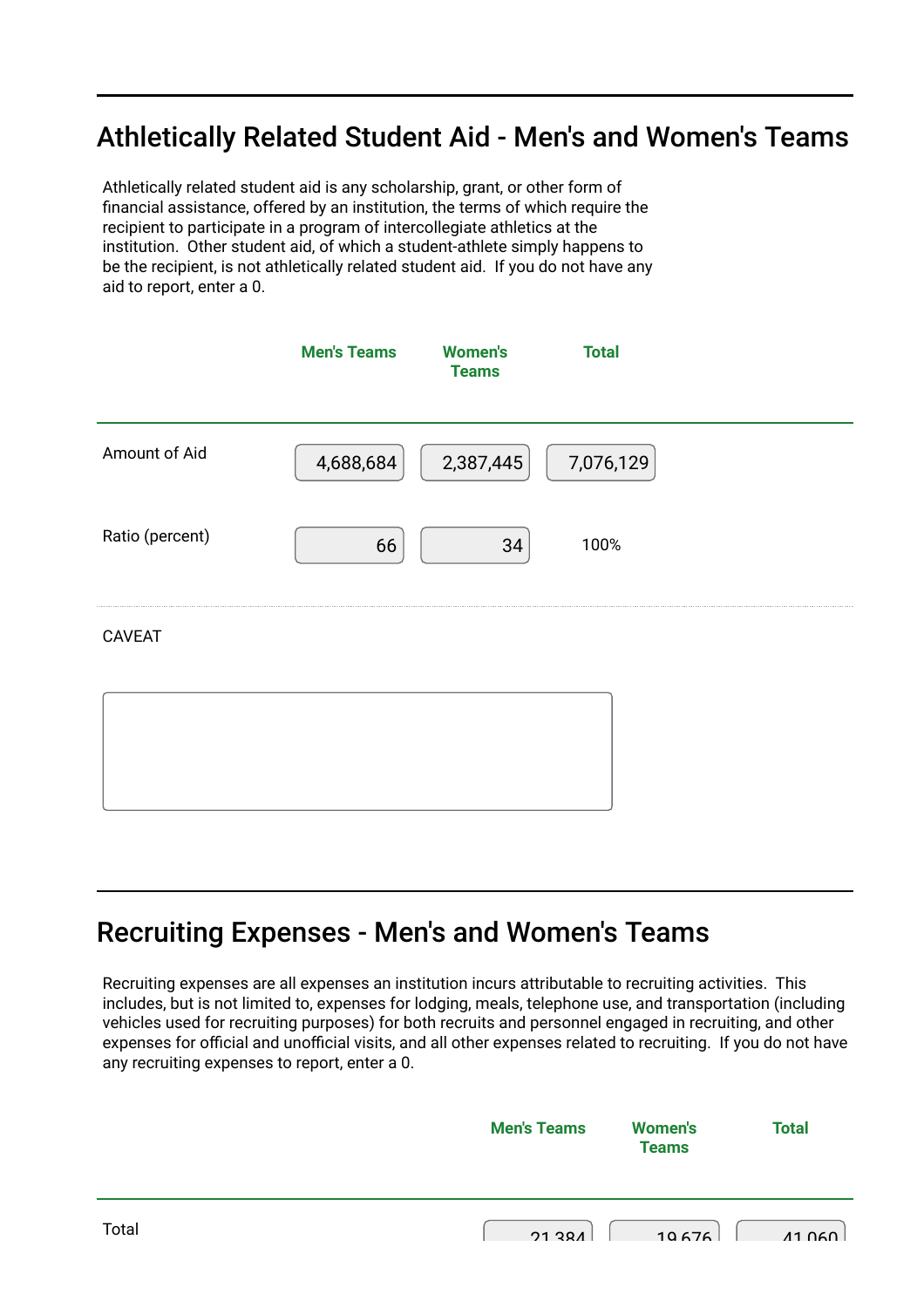# Operating (Game-Day) Expenses - Men's and Women's Teams by Team

Operating expenses are all expenses an institution incurs attributable to home, away, and neutral-site intercollegiate athletic contests (commonly known as "game-day expenses"), for (A) Lodging, meals, transportation, uniforms, and equipment for coaches, team members, support staff (including, but not limited to team managers and trainers), and others; and (B) Officials.

For a sport with a men's team and a women's team that have a combined budget, click [here](https://surveys.ope.ed.gov/athletics2k21/wwwroot/documents/inst_1.pdf) for special instructions.

Report actual numbers, not budgeted or estimated numbers. Please do not round beyond the next dollar.

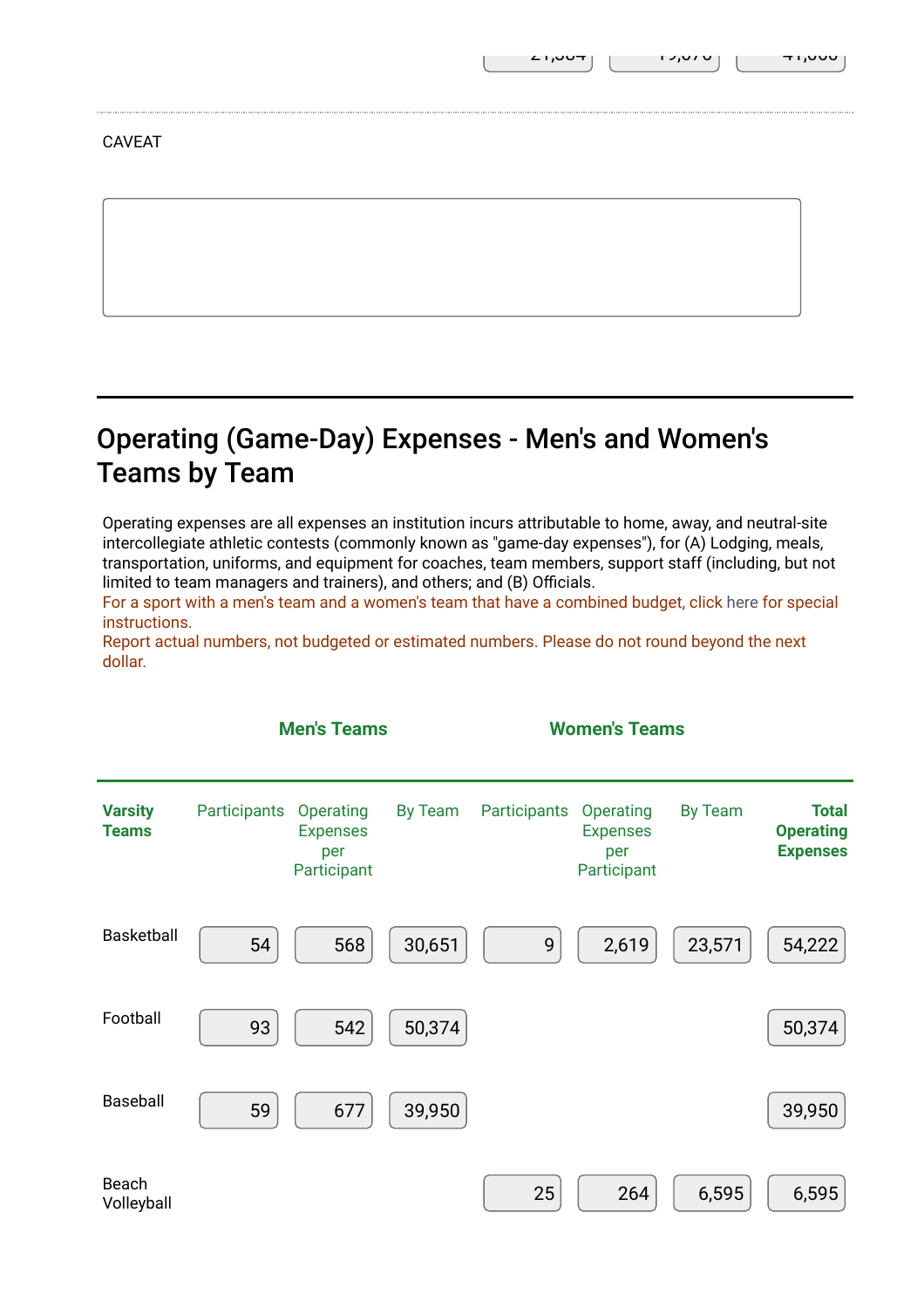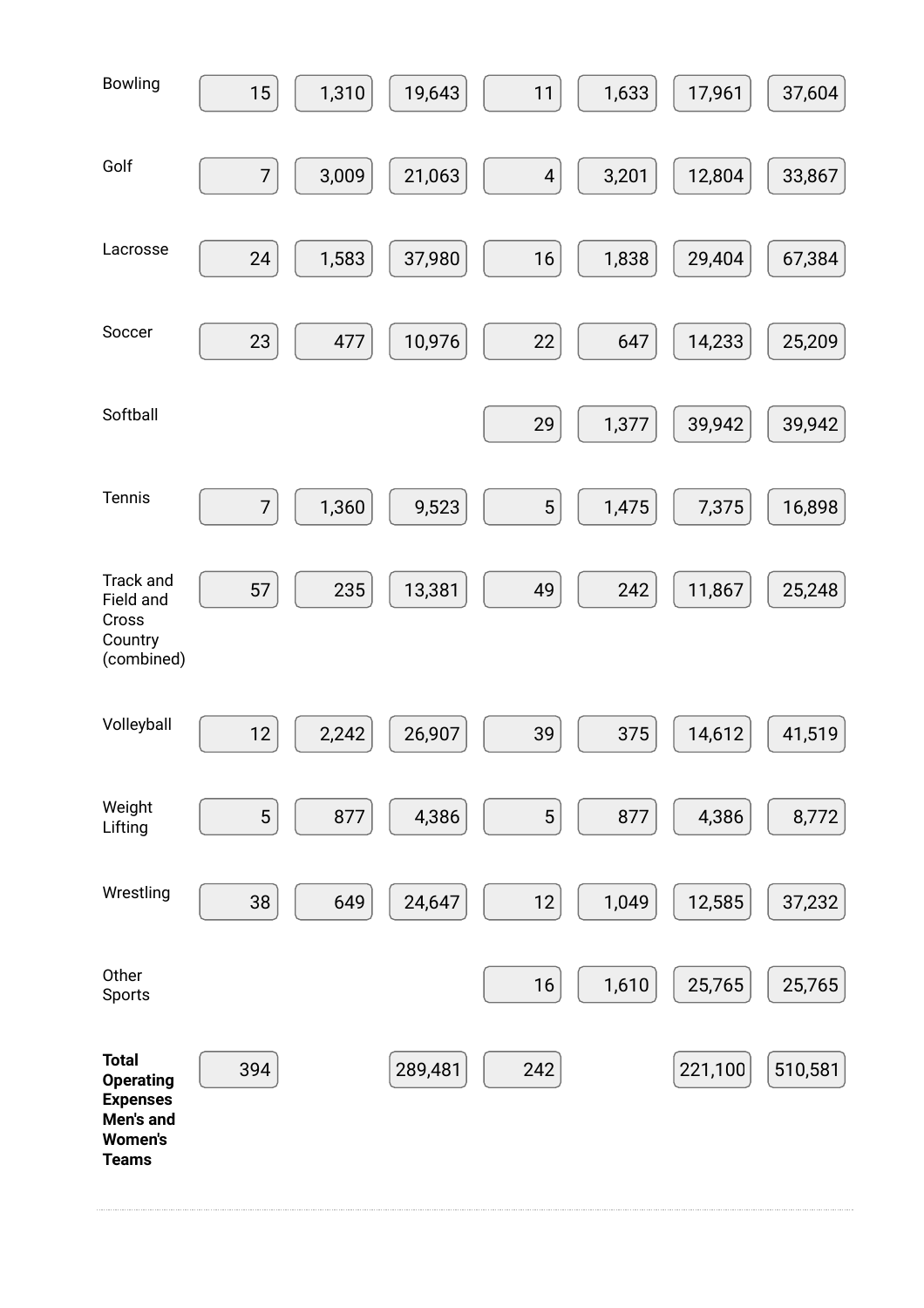Note: This screen is for game-day expenses only.

# Total Expenses - Men's and Women's Teams

Enter all expenses attributable to intercollegiate athletic activities. This includes appearance guarantees and options, athletically related student aid, contract services, equipment, fundraising activities, operating expenses, promotional activities, recruiting expenses, salaries and benefits, supplies, travel, and any other expenses attributable to intercollegiate athletic activities. Report actual numbers, not budgeted or estimated numbers. Please do not round beyond the next dollar.

| <b>Varsity Teams</b>    | <b>Men's Teams</b> | <b>Women's</b><br><b>Teams</b> | <b>Total</b> |
|-------------------------|--------------------|--------------------------------|--------------|
| Basketball              | 761,614            | 240,711                        | 1,002,325    |
| Football                | 1,574,979          |                                | 1,574,979    |
| Baseball                | 893,179            |                                | 893,179      |
| <b>Beach Volleyball</b> |                    | 500,818                        | 500,818      |
| <b>Bowling</b>          | 193,681            | 174,279                        | 367,960      |
| Golf                    | 155,411            | 90,782                         | 246,193      |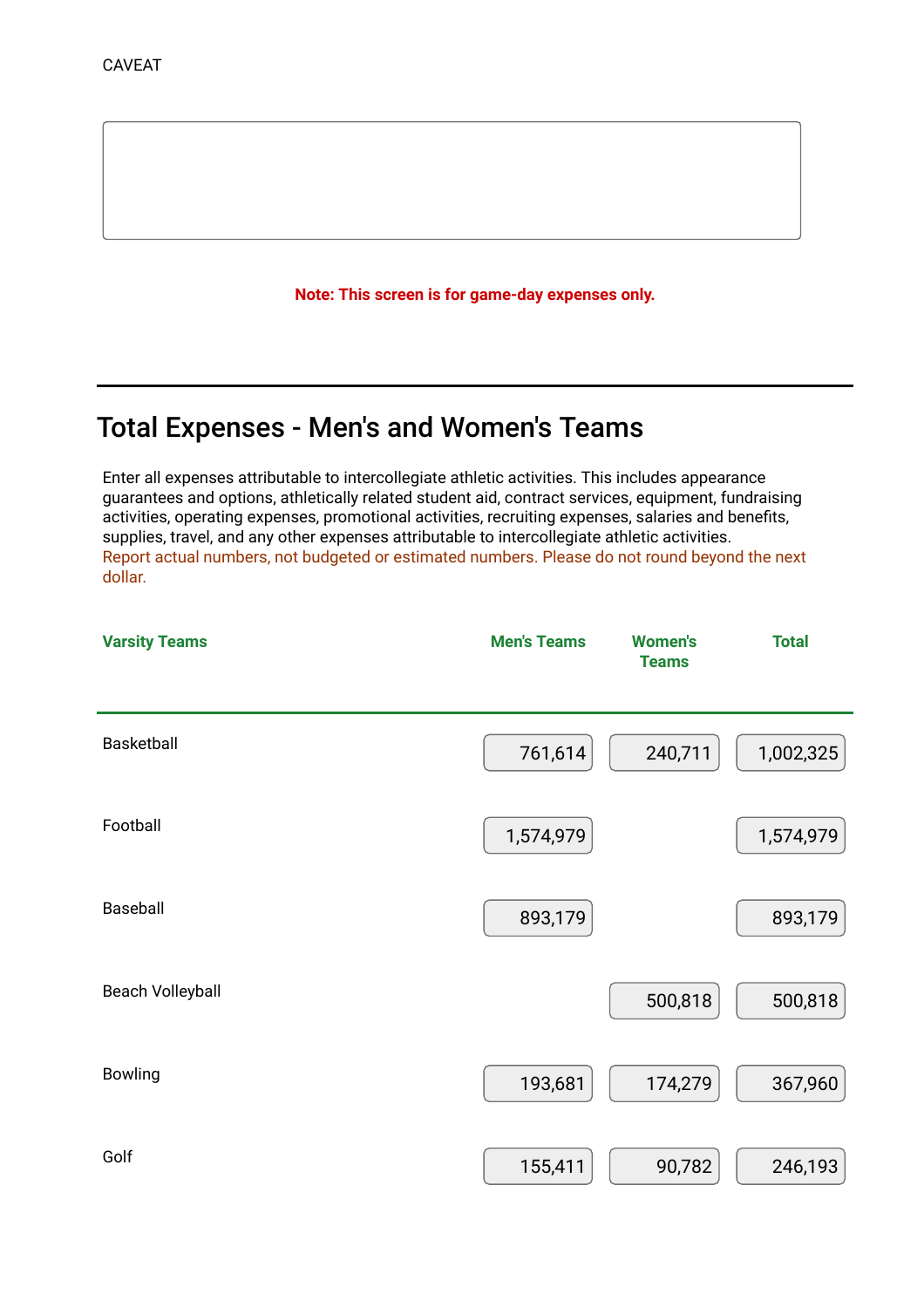| Lacrosse                                                                                     | 451,091   | 283,014   | 734,105    |
|----------------------------------------------------------------------------------------------|-----------|-----------|------------|
| Soccer                                                                                       | 411,032   | 459,865   | 870,897    |
| Softball                                                                                     |           | 417,984   | 417,984    |
|                                                                                              |           |           |            |
| Tennis                                                                                       | 133,573   | 97,785    | 231,358    |
| Track and Field and Cross Country (combined)                                                 | 364,269   | 298,376   | 662,645    |
| Volleyball                                                                                   | 601,958   | 216,551   | 818,509    |
| <b>Weight Lifting</b>                                                                        | 67,237    | 68,737    | 135,974    |
| Wrestling                                                                                    | 530,079   | 219,230   | 749,309    |
|                                                                                              |           |           |            |
| Other Sports                                                                                 |           | 276,742   | 276,742    |
| Total Expenses of all Sports, Except Football and<br>Basketball, Combined                    | 3,801,510 | 3,104,163 | 6,905,673  |
| Total Expenses Men's and Women's Teams                                                       | 6,138,103 | 3,344,874 | 9,482,977  |
| Not Allocated by Gender/Sport (Expenses not<br>attributable to a particular sport or sports) |           |           | 660,465    |
| <b>Grand Total Expenses</b>                                                                  |           |           | 10,143,442 |
|                                                                                              |           |           |            |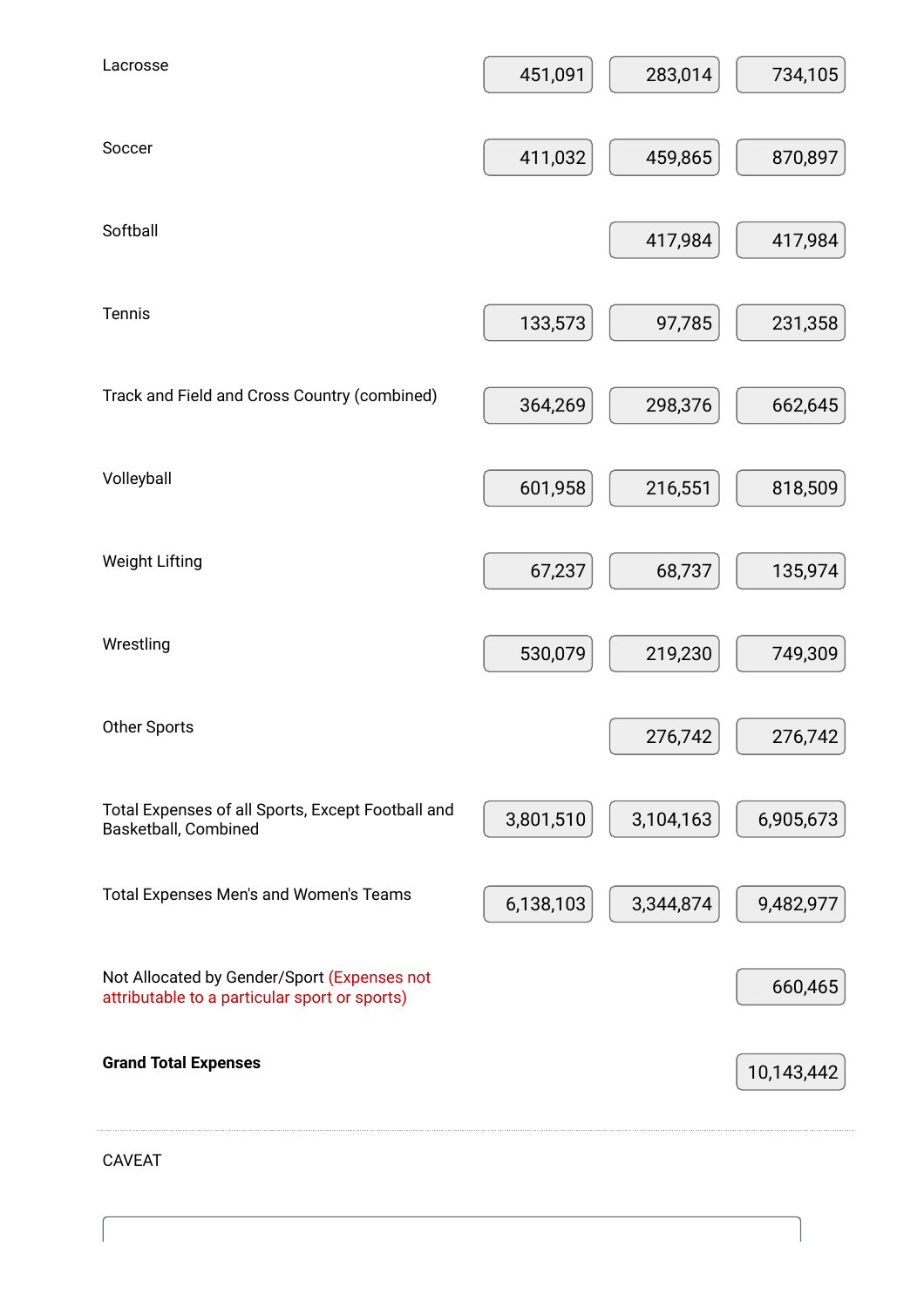# Total Revenues - Men's and Women's Teams

Your total revenues must cover your total expenses.

Enter all revenues attributable to intercollegiate athletic activities. This includes revenues from appearance guarantees and options, an athletic conference, tournament or bowl games, concessions, contributions from alumni and others, institutional support, program advertising and sales, radio and television, royalties, signage and other sponsorships, sport camps, state or other government support, student activity fees, ticket and luxury box sales, and any other revenues attributable to intercollegiate athletic activities.

Report actual numbers, not budgeted or estimated numbers. Please do not round beyond the next dollar.

| <b>Varsity Teams</b>    | <b>Men's Teams</b> | <b>Women's</b><br><b>Teams</b> | <b>Total</b> |
|-------------------------|--------------------|--------------------------------|--------------|
| Basketball              | 761,632            | 238,317                        | 999,949      |
| Football                | 1,580,897          |                                | 1,580,897    |
| Baseball                | 899,235            |                                | 899,235      |
| <b>Beach Volleyball</b> |                    | 500,205                        | 500,205      |
| <b>Bowling</b>          | 194,314            | 174,912                        | 369,226      |
| Golf                    | 155,970            | 91,341                         | 247,311      |
| Lacrosse                | 453,025            | 285,359                        | 738,384      |
| Soccer                  | 414 602            | 458795                         | 873397       |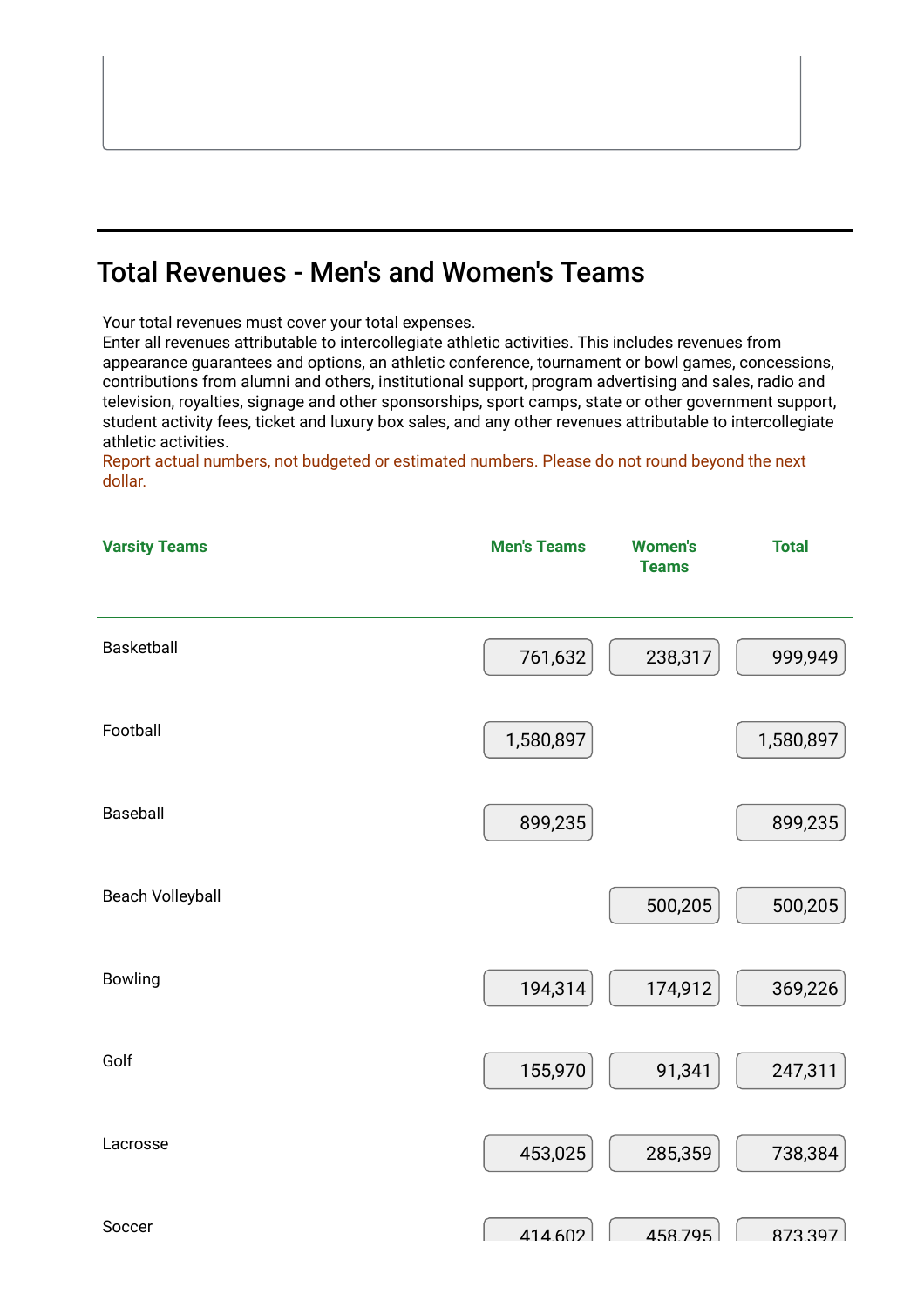| Softball                                                                                     |           | 417,662   | 417,662    |
|----------------------------------------------------------------------------------------------|-----------|-----------|------------|
| Tennis                                                                                       | 135,773   | 99,985    | 235,758    |
| Track and Field and Cross Country (combined)                                                 | 365,909   | 300,016   | 665,925    |
| Volleyball                                                                                   | 603,345   | 217,019   | 820,364    |
| <b>Weight Lifting</b>                                                                        | 69,737    | 68,237    | 137,974    |
| Wrestling                                                                                    | 527,489   | 219,640   | 747,129    |
| <b>Other Sports</b>                                                                          |           | 275,948   | 275,948    |
| Total Revenues of all Sports, Except Football and<br>Basketball, Combined                    | 3,819,399 | 3,109,119 | 6,928,518  |
| <b>Total Revenues Men's and Women's Teams</b>                                                | 6,161,928 | 3,347,436 | 9,509,364  |
| Not Allocated by Gender/Sport (Revenues not<br>attributable to a particular sport or sports) |           |           | 761,096    |
| Grand Total for all Teams (includes by team and<br>not allocated by gender/sport)            |           |           | 10,270,460 |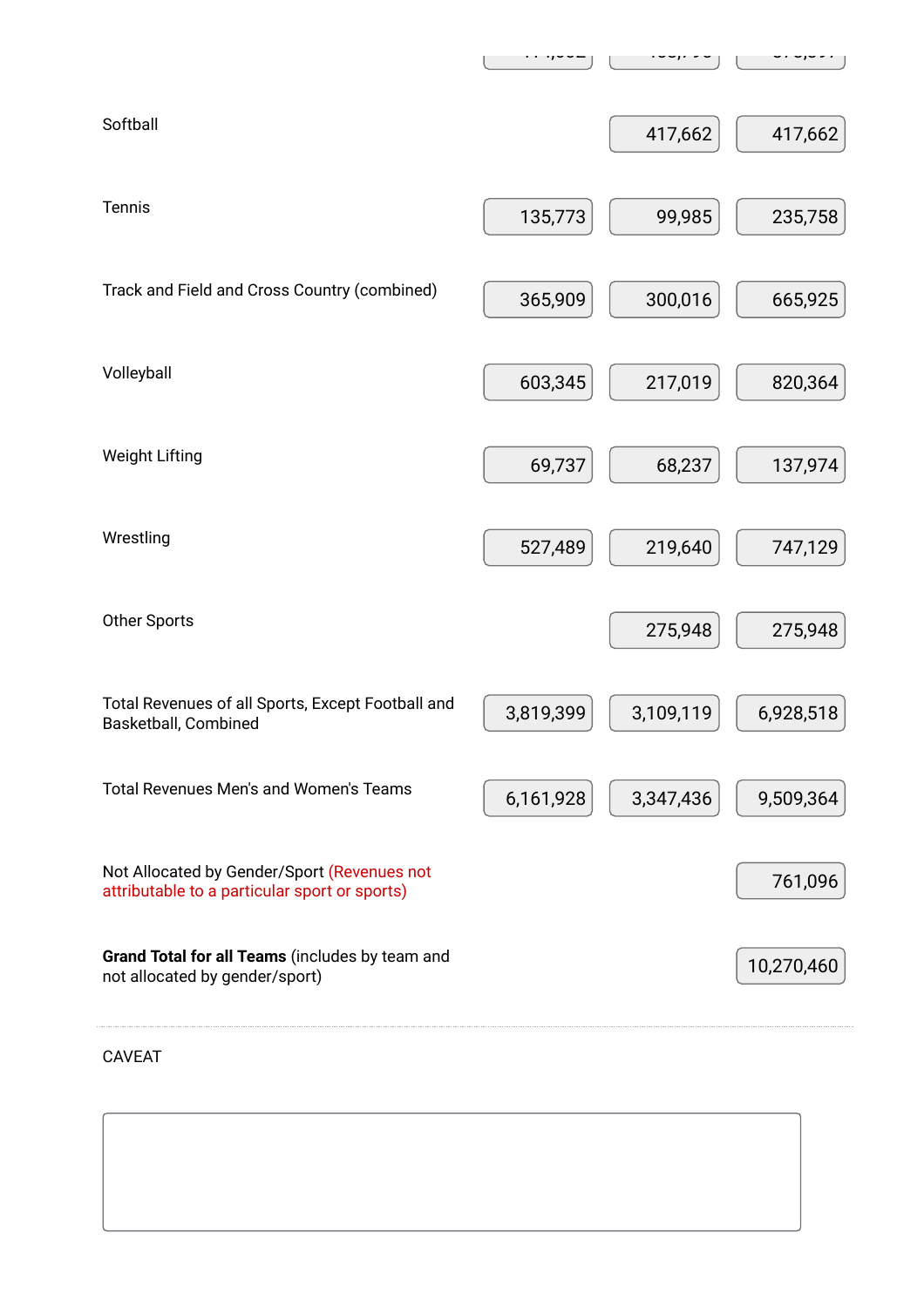# Summary - Men's and Women's Teams

Your Grand Total Revenues must be equal to or greater than your Grand Total Expenses or you will not be able to lock your survey.

|                |                                                                            | Men's<br><b>Teams</b>                               | <b>Women's</b><br><b>Teams</b> | <b>Total</b>      |  |
|----------------|----------------------------------------------------------------------------|-----------------------------------------------------|--------------------------------|-------------------|--|
| $\mathbf{1}$   | <b>Total of Head Coaches' Salaries</b>                                     | 328,548                                             | 354,627                        | 683,175           |  |
| $\overline{2}$ | <b>Total of Assistant Coaches' Salaries</b>                                | 313,742                                             | 228,852                        | 542,594           |  |
| 3              | Total Salaries (Lines 1+2)                                                 | 642,290                                             |                                | 583,479 1,225,769 |  |
| 4              | <b>Athletically Related Student Aid</b>                                    | $\bigcirc$ 4,688,684 $\bigcirc$ 2,387,445 7,076,129 |                                |                   |  |
| 5              | <b>Recruiting Expenses</b>                                                 | 21,384                                              | 19,676                         | 41,060            |  |
| 6              | Operating (Game-Day) Expenses                                              | 289,481                                             | 221,100                        | 510,581           |  |
| $\overline{7}$ | <b>Summary of Subset Expenses (Lines</b><br>$3+4+5+6)$                     |                                                     | 5,641,839 3,211,700 8,853,539  |                   |  |
| 8              | <b>Total Expenses for Teams</b>                                            |                                                     | 6,138,103 3,344,874 9,482,977  |                   |  |
| 9              | <b>Total Expenses for Teams Minus</b><br>Subset Expenses (Line 8 - Line 7) |                                                     | 496,264 133,174 629,438        |                   |  |
| 10             | <b>Not Allocated Expenses</b>                                              |                                                     |                                | 660,465           |  |
| 11             | Grand Total Expenses (Lines 8+10)                                          |                                                     |                                | 10,143,442        |  |